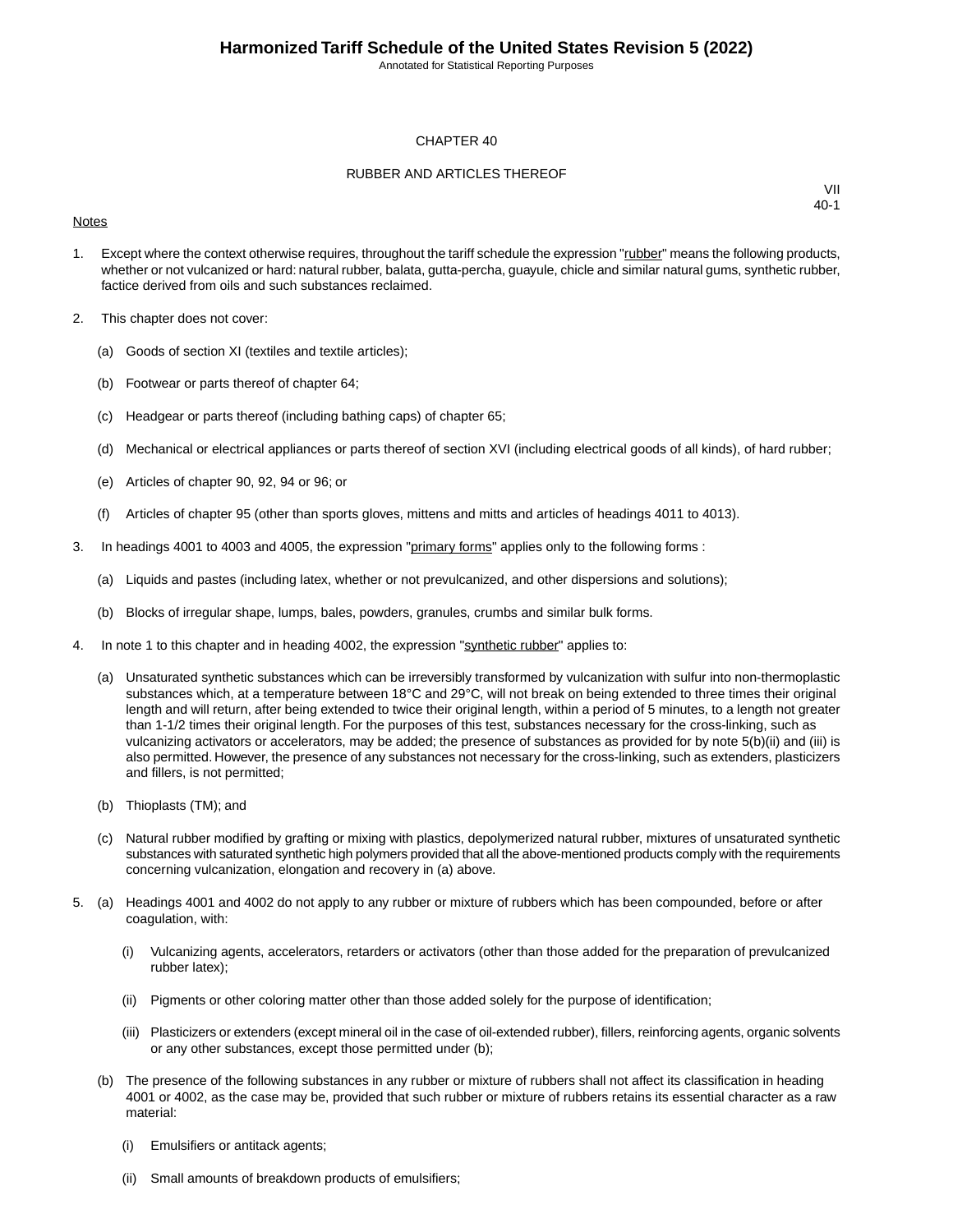Annotated for Statistical Reporting Purposes

Notes (con.) VII 40-2

- (iii) Very small amounts of the following: heat-sensitive agents (generally for obtaining thermosensitive rubber latexes), cationic surface-active agents (generally for obtaining electro-positive rubber latexes), antioxidants, coagulants, crumbling agents, freeze-resisting agents, peptizers, preservatives, stabilizers, viscosity-control agents or similar special-purpose additives.
- 6. For the purposes of heading 4004 the expression "waste, parings and scrap" means rubber waste, parings and scrap from the manufacture or working of rubber and rubber goods definitely not usable as such because of cutting-up, wear or other reasons.
- 7. Thread wholly of vulcanized rubber, of which any cross-sectional dimension exceeds 5 mm, is to be classified as strip, rods or profile shapes, of heading 4008.
- 8. Heading 4010 includes conveyor or transmission belts or belting of textile fabric impregnated, coated, covered or laminated with rubber or made from textile yarn or cord impregnated, coated, covered or sheathed with rubber.
- 9. In headings 4001, 4002, 4003, 4005 and 4008, the expressions "plates", "sheets" and "strip" apply only to plates, sheets and strip, and to blocks of regular geometric shape, uncut or simply cut to rectangular (including square) shape, whether or not having the character of articles and whether or not printed or otherwise surface-worked, but not otherwise cut to shape or further worked.

In heading 4008 the expressions "rods" and "profile shapes" apply only to such products, whether or not cut to length or surface-worked but not otherwise worked.

#### Additional U.S. Notes

- 1. For the purposes of subheading 4008.21, the rate of duty "Free (B)" appearing in the "Special" subcolumn applies only to articles measuring not more than 38.1 cm in width and not more than 45.7 cm in length.
- 2. For the purposes of subheading 4008.29, the rate of duty "Free (C)" appearing in the "Special" subcolumn applies only to profile shapes that are cut to size.
- 3. For the purposes of heading 4017, the rate of duty "Free (C)" appearing in the "Special" subcolumn applies only to tubes and pipes having attached fittings.

#### Compiler's Note

The provisions of subchapter II of chapter 99 (Miscellaneous Tariff Bills or MTBs), the provisions of the Generalized System of Preferences (GSP) found in General Note 4 and most product exclusions from the additional tariffs on products of China in subchapter III of chapter 99 expired on December 31, 2020. However, no endnotes or footnotes relating to these provisions have been deleted as of the issue date of this edition.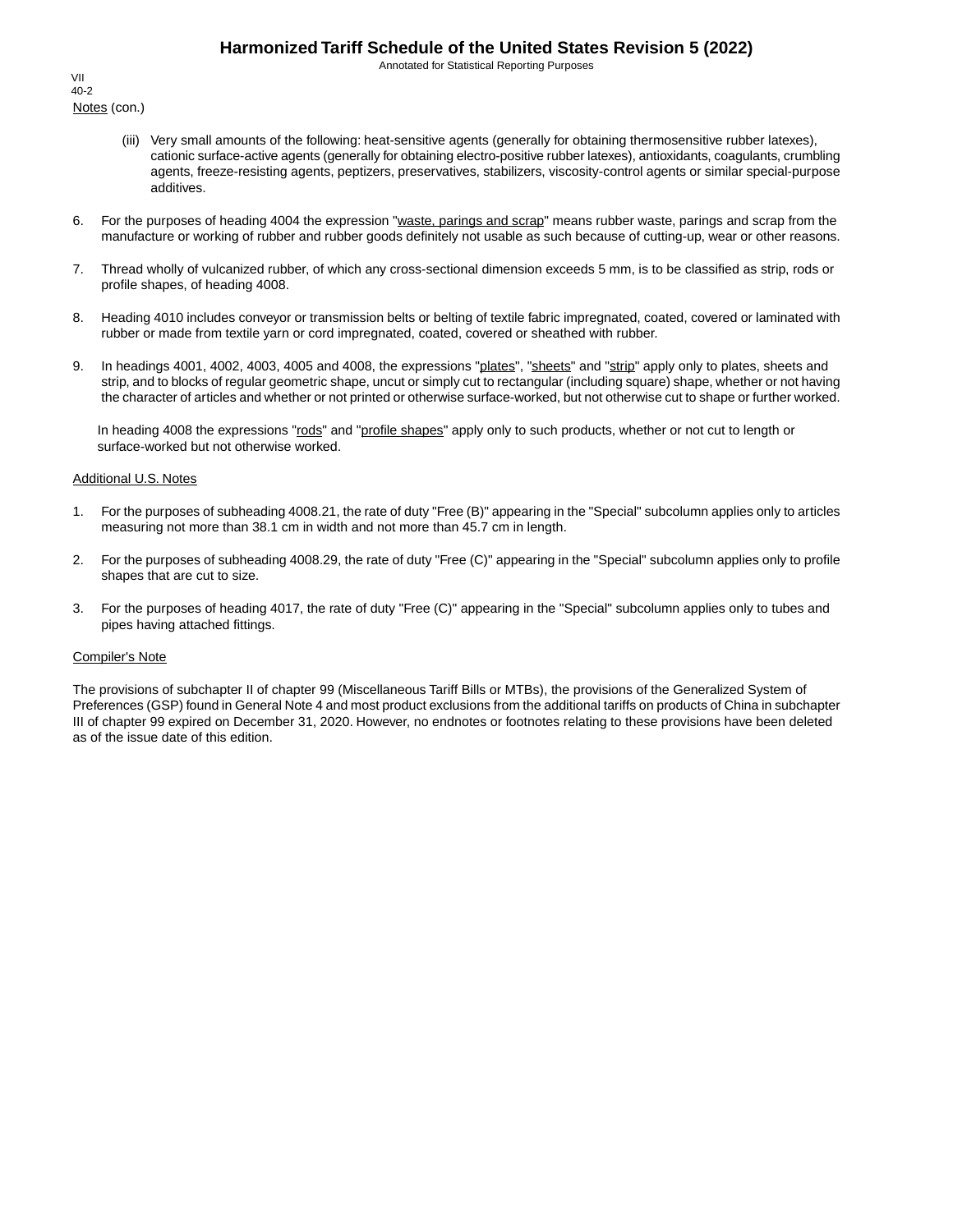Annotated for Statistical Reporting Purposes

| Stat.      |                                                                                               | Unit                                                                       |                                                                                                                                                             |                                                                                                   |   |                          |
|------------|-----------------------------------------------------------------------------------------------|----------------------------------------------------------------------------|-------------------------------------------------------------------------------------------------------------------------------------------------------------|---------------------------------------------------------------------------------------------------|---|--------------------------|
| fix        |                                                                                               |                                                                            |                                                                                                                                                             |                                                                                                   |   | 2                        |
|            | natural gums, in primary forms or in plates, sheets or strip:                                 |                                                                            | Free <sup>2/</sup>                                                                                                                                          |                                                                                                   |   | Free                     |
|            | Natural rubber in other forms:                                                                |                                                                            |                                                                                                                                                             |                                                                                                   |   | Free                     |
|            |                                                                                               |                                                                            |                                                                                                                                                             |                                                                                                   |   |                          |
|            |                                                                                               |                                                                            |                                                                                                                                                             |                                                                                                   |   |                          |
|            |                                                                                               |                                                                            |                                                                                                                                                             |                                                                                                   |   |                          |
|            |                                                                                               |                                                                            |                                                                                                                                                             |                                                                                                   |   |                          |
|            |                                                                                               |                                                                            |                                                                                                                                                             |                                                                                                   |   | Free                     |
| 10         |                                                                                               |                                                                            |                                                                                                                                                             |                                                                                                   |   |                          |
|            |                                                                                               |                                                                            |                                                                                                                                                             |                                                                                                   |   |                          |
| 20         |                                                                                               |                                                                            |                                                                                                                                                             |                                                                                                   |   |                          |
|            |                                                                                               |                                                                            |                                                                                                                                                             |                                                                                                   |   |                          |
| 50         |                                                                                               |                                                                            |                                                                                                                                                             |                                                                                                   |   |                          |
|            |                                                                                               |                                                                            |                                                                                                                                                             |                                                                                                   |   | Free                     |
|            | Balata, gutta-percha, guayule, chicle and similar natural                                     |                                                                            |                                                                                                                                                             |                                                                                                   |   | Free                     |
|            |                                                                                               |                                                                            |                                                                                                                                                             |                                                                                                   |   |                          |
|            |                                                                                               |                                                                            |                                                                                                                                                             |                                                                                                   |   |                          |
|            |                                                                                               |                                                                            |                                                                                                                                                             |                                                                                                   |   |                          |
|            |                                                                                               |                                                                            |                                                                                                                                                             |                                                                                                   |   |                          |
|            |                                                                                               |                                                                            |                                                                                                                                                             |                                                                                                   |   |                          |
| 4001.29.00 | Suf-<br>4001.10.00 00<br>10<br>20<br>30<br>50<br>05<br>15<br>25<br>00<br>05<br>10<br>20<br>55 | Article Description<br>Gutta-percha and guttas, not elsewhere specified or | of<br>Quantity<br>Natural rubber, balata, gutta-percha, guayule, chicle and similar<br>Natural rubber latex, whether or not pre-vulcanized kg <sup>1/</sup> | General<br>Free <sup>2/</sup><br>Technically specified natural rubber (TSNR)   Free <sup>2/</sup> | 1 | Rates of Duty<br>Special |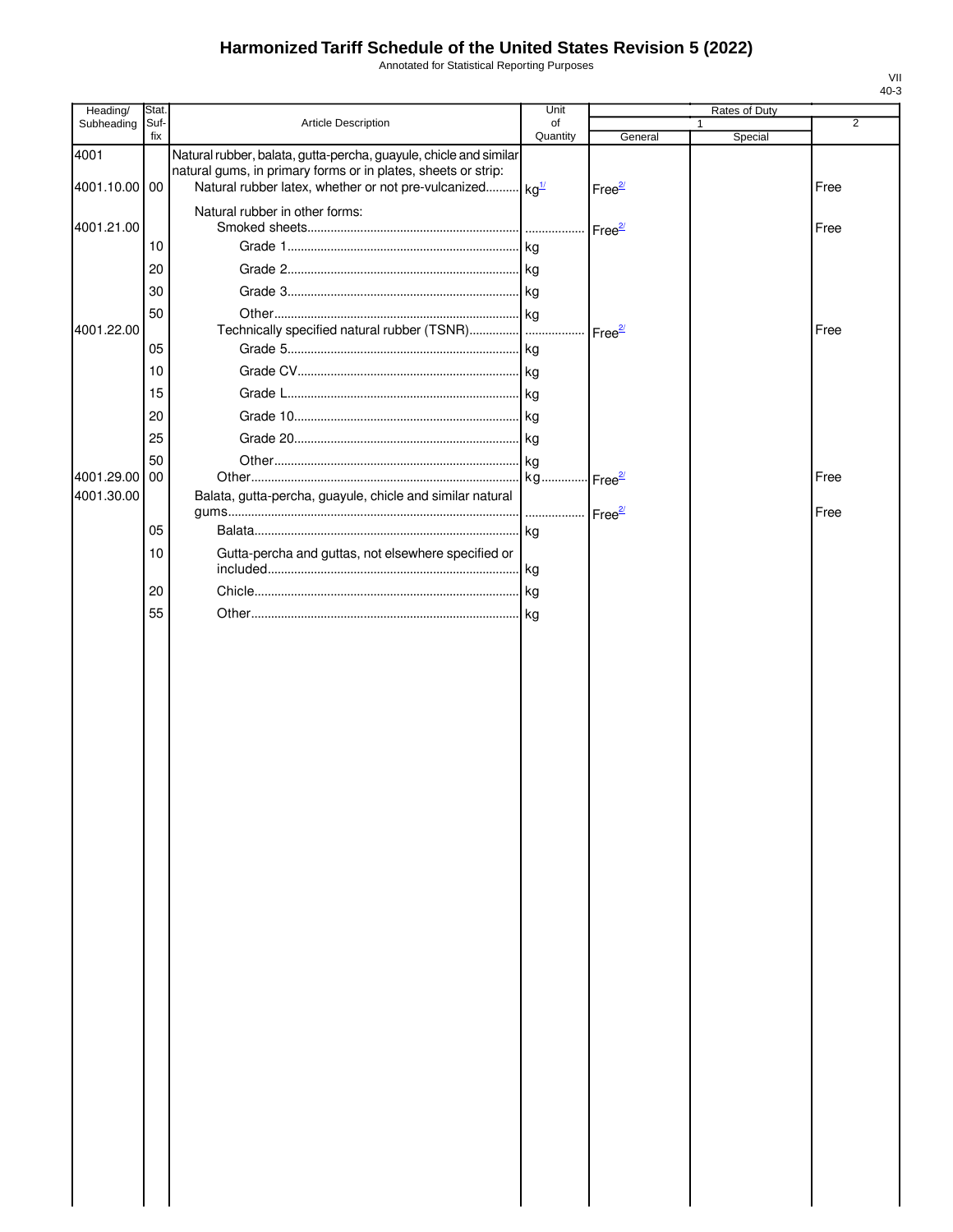Annotated for Statistical Reporting Purposes

| Suf-<br>Subheading<br><b>Article Description</b><br>fix<br>4002<br>Synthetic rubber and factice derived from oils, in primary forms<br>or in plates, sheets or strip; mixtures of any product of heading<br>4001 with any product of this heading, in primary forms or in<br>plates, sheets or strip:<br>Styrene-butadiene rubber (SBR); carboxylated<br>styrene-butadiene rubber (XSBR):<br>4002.11.00 00<br>4002.19.00<br>of the dry polymer:<br>14<br>15<br>16<br>19<br>20<br>4002.20.00<br>00<br>Isobutene-isoprene (butyl) rubber (IIR);<br>halo-isobutene-isoprene rubber (CIIR or BIIR):<br>4002.31.00 00<br>4002.39.00<br>00<br>Chloroprene (chlorobutadiene) rubber (CR):<br>4002.41.00 00<br>4002.49.00<br>00<br>Acrylonitrile-butadiene rubber (NBR):<br>4002.51.00 00<br>4002.59.00<br>00<br>4002.60.00<br>00<br>Ethylene-propylene-nonconjugated diene rubber<br>4002.70.00 00<br>$Free^{2}$<br>Mixtures of any product of heading 4001 with any product<br>4002.80.00 00<br>Other: | Containing 50 percent or less styrene by weight<br>Styrene-butadiene-styrene block co-polymers<br>produced by solution polymerization (SBS,<br>thermoplastic elastormers), in granules,<br>Styrene-butadiene rubber produced by<br>emulsion polymerization (E-SBR) in bales kg<br>Styrene-butadiene rubber produced by solution<br>Containing over 50 percent styrene by weight of | of<br>Quantity<br>. kg | General | Special | $\overline{2}$<br>20%<br>20%<br>20% |
|--------------------------------------------------------------------------------------------------------------------------------------------------------------------------------------------------------------------------------------------------------------------------------------------------------------------------------------------------------------------------------------------------------------------------------------------------------------------------------------------------------------------------------------------------------------------------------------------------------------------------------------------------------------------------------------------------------------------------------------------------------------------------------------------------------------------------------------------------------------------------------------------------------------------------------------------------------------------------------------------------|------------------------------------------------------------------------------------------------------------------------------------------------------------------------------------------------------------------------------------------------------------------------------------------------------------------------------------------------------------------------------------|------------------------|---------|---------|-------------------------------------|
|                                                                                                                                                                                                                                                                                                                                                                                                                                                                                                                                                                                                                                                                                                                                                                                                                                                                                                                                                                                                  |                                                                                                                                                                                                                                                                                                                                                                                    |                        |         |         |                                     |
|                                                                                                                                                                                                                                                                                                                                                                                                                                                                                                                                                                                                                                                                                                                                                                                                                                                                                                                                                                                                  |                                                                                                                                                                                                                                                                                                                                                                                    |                        |         |         |                                     |
|                                                                                                                                                                                                                                                                                                                                                                                                                                                                                                                                                                                                                                                                                                                                                                                                                                                                                                                                                                                                  |                                                                                                                                                                                                                                                                                                                                                                                    |                        |         |         |                                     |
|                                                                                                                                                                                                                                                                                                                                                                                                                                                                                                                                                                                                                                                                                                                                                                                                                                                                                                                                                                                                  |                                                                                                                                                                                                                                                                                                                                                                                    |                        |         |         |                                     |
|                                                                                                                                                                                                                                                                                                                                                                                                                                                                                                                                                                                                                                                                                                                                                                                                                                                                                                                                                                                                  |                                                                                                                                                                                                                                                                                                                                                                                    |                        |         |         |                                     |
|                                                                                                                                                                                                                                                                                                                                                                                                                                                                                                                                                                                                                                                                                                                                                                                                                                                                                                                                                                                                  |                                                                                                                                                                                                                                                                                                                                                                                    |                        |         |         |                                     |
|                                                                                                                                                                                                                                                                                                                                                                                                                                                                                                                                                                                                                                                                                                                                                                                                                                                                                                                                                                                                  |                                                                                                                                                                                                                                                                                                                                                                                    |                        |         |         |                                     |
|                                                                                                                                                                                                                                                                                                                                                                                                                                                                                                                                                                                                                                                                                                                                                                                                                                                                                                                                                                                                  |                                                                                                                                                                                                                                                                                                                                                                                    |                        |         |         |                                     |
|                                                                                                                                                                                                                                                                                                                                                                                                                                                                                                                                                                                                                                                                                                                                                                                                                                                                                                                                                                                                  |                                                                                                                                                                                                                                                                                                                                                                                    |                        |         |         |                                     |
|                                                                                                                                                                                                                                                                                                                                                                                                                                                                                                                                                                                                                                                                                                                                                                                                                                                                                                                                                                                                  |                                                                                                                                                                                                                                                                                                                                                                                    |                        |         |         | 20%                                 |
|                                                                                                                                                                                                                                                                                                                                                                                                                                                                                                                                                                                                                                                                                                                                                                                                                                                                                                                                                                                                  |                                                                                                                                                                                                                                                                                                                                                                                    |                        |         |         | 20%                                 |
|                                                                                                                                                                                                                                                                                                                                                                                                                                                                                                                                                                                                                                                                                                                                                                                                                                                                                                                                                                                                  |                                                                                                                                                                                                                                                                                                                                                                                    |                        |         |         | 20%                                 |
|                                                                                                                                                                                                                                                                                                                                                                                                                                                                                                                                                                                                                                                                                                                                                                                                                                                                                                                                                                                                  |                                                                                                                                                                                                                                                                                                                                                                                    |                        |         |         | 20%                                 |
|                                                                                                                                                                                                                                                                                                                                                                                                                                                                                                                                                                                                                                                                                                                                                                                                                                                                                                                                                                                                  |                                                                                                                                                                                                                                                                                                                                                                                    |                        |         |         | 20%                                 |
|                                                                                                                                                                                                                                                                                                                                                                                                                                                                                                                                                                                                                                                                                                                                                                                                                                                                                                                                                                                                  |                                                                                                                                                                                                                                                                                                                                                                                    |                        |         |         | 20%                                 |
|                                                                                                                                                                                                                                                                                                                                                                                                                                                                                                                                                                                                                                                                                                                                                                                                                                                                                                                                                                                                  |                                                                                                                                                                                                                                                                                                                                                                                    |                        |         |         | 20%                                 |
|                                                                                                                                                                                                                                                                                                                                                                                                                                                                                                                                                                                                                                                                                                                                                                                                                                                                                                                                                                                                  |                                                                                                                                                                                                                                                                                                                                                                                    |                        |         |         | 20%                                 |
|                                                                                                                                                                                                                                                                                                                                                                                                                                                                                                                                                                                                                                                                                                                                                                                                                                                                                                                                                                                                  |                                                                                                                                                                                                                                                                                                                                                                                    |                        |         |         | 20%                                 |
| 4002.91.00 00                                                                                                                                                                                                                                                                                                                                                                                                                                                                                                                                                                                                                                                                                                                                                                                                                                                                                                                                                                                    |                                                                                                                                                                                                                                                                                                                                                                                    |                        |         |         | 20%                                 |
| 4002.99.00 00                                                                                                                                                                                                                                                                                                                                                                                                                                                                                                                                                                                                                                                                                                                                                                                                                                                                                                                                                                                    |                                                                                                                                                                                                                                                                                                                                                                                    |                        |         |         | 20%                                 |
| 4003.00.00   00   Reclaimed rubber in primary forms or in plates, sheets or                                                                                                                                                                                                                                                                                                                                                                                                                                                                                                                                                                                                                                                                                                                                                                                                                                                                                                                      |                                                                                                                                                                                                                                                                                                                                                                                    |                        |         |         | Free                                |
| 4004.00.00 00 Waste, parings and scrap of rubber (other than hard rubber)                                                                                                                                                                                                                                                                                                                                                                                                                                                                                                                                                                                                                                                                                                                                                                                                                                                                                                                        |                                                                                                                                                                                                                                                                                                                                                                                    | kg Free <sup>2/</sup>  |         |         | Free                                |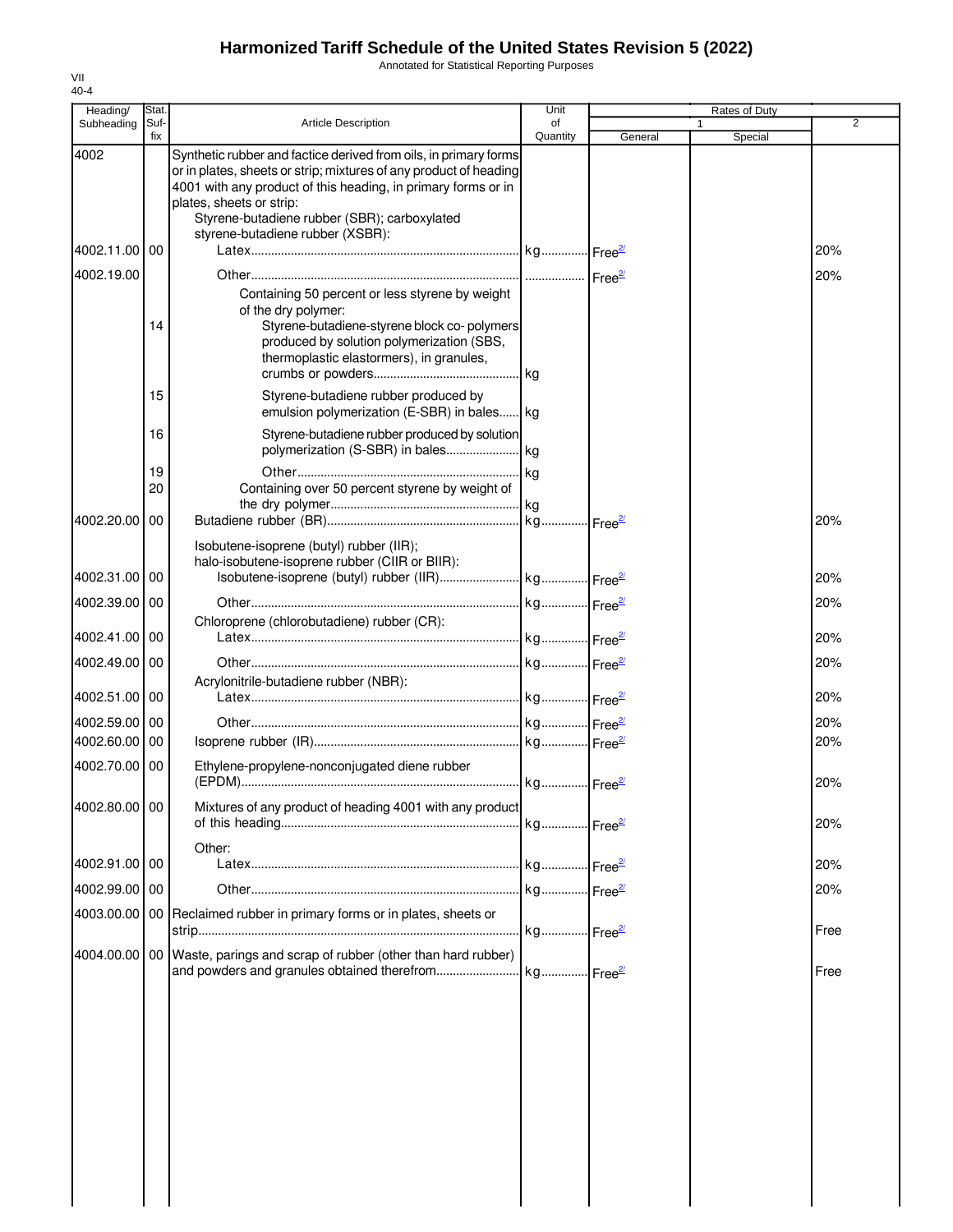Annotated for Statistical Reporting Purposes

| Heading/                 | Stat.       |                                                                                                                                   | Unit                  |         | Rates of Duty                                                                 |                |
|--------------------------|-------------|-----------------------------------------------------------------------------------------------------------------------------------|-----------------------|---------|-------------------------------------------------------------------------------|----------------|
| Subheading               | Suf-<br>fix | Article Description                                                                                                               | of<br>Quantity        | General | 1<br>Special                                                                  | $\overline{2}$ |
| 4005<br>4005.10.00 00    |             | Compounded rubber, unvulcanized, in primary forms or in<br>plates, sheets or strip:<br>Compounded with carbon black or silica     | kg Free <sup>27</sup> |         |                                                                               | 20%            |
| 4005.20.00 00            |             | Solutions; dispersions other than those of subheading                                                                             | kg Free <sup>2/</sup> |         |                                                                               | 20%            |
| 4005.91.00 00            |             | Other:                                                                                                                            |                       |         |                                                                               | 20%            |
| 4005.99.00 00            |             |                                                                                                                                   |                       |         |                                                                               | 20%            |
| 4006<br>4006.10.00 00    |             | Other forms (for example, rods, tubes and profile shapes) and<br>articles (for example, discs and rings), of unvulcanized rubber: |                       |         | Free (A, AU, BH, CL, 35%                                                      |                |
|                          |             |                                                                                                                                   |                       |         | CO, D, E, IL, JO,<br>KR, MA, OM, P,<br>PA, PE, S, SG)                         |                |
| 4006.90<br>4006.90.10 00 |             | Other:                                                                                                                            |                       |         |                                                                               | 35%            |
| 4006.90.50 00            |             |                                                                                                                                   |                       |         |                                                                               |                |
|                          |             |                                                                                                                                   |                       |         | Free (A, AU, BH, CL,<br>CO, D, E, IL, JO,<br>KR, MA, OM, P,<br>PA, PE, S, SG) | 80%            |
|                          |             |                                                                                                                                   |                       |         |                                                                               | 35%            |
|                          |             |                                                                                                                                   |                       |         |                                                                               |                |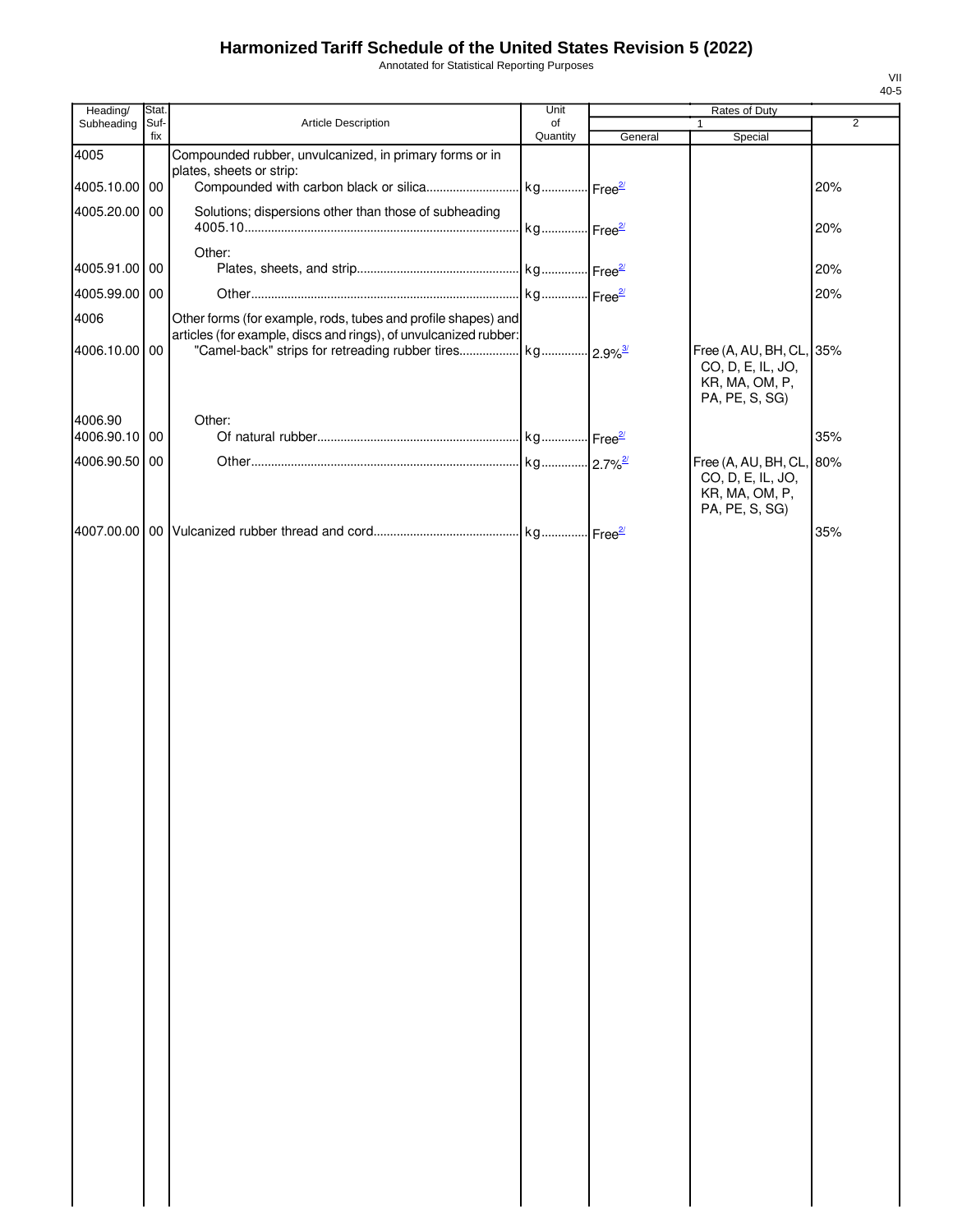Annotated for Statistical Reporting Purposes

| Heading/                 | Stat.       |                                                                                                                        | Unit           |         | Rates of Duty                                                                                                |                |
|--------------------------|-------------|------------------------------------------------------------------------------------------------------------------------|----------------|---------|--------------------------------------------------------------------------------------------------------------|----------------|
| Subheading               | Suf-<br>fix | Article Description                                                                                                    | of<br>Quantity | General | 1<br>Special                                                                                                 | $\overline{2}$ |
| 4008                     |             | Plates, sheets, strip, rods and profile shapes, of vulcanized<br>rubber other than hard rubber:<br>Of cellular rubber: |                |         |                                                                                                              |                |
| 4008.11<br>4008.11.10 00 |             | Plates, sheets and strip:                                                                                              |                |         |                                                                                                              | 25%            |
| 4008.11.50 00            |             |                                                                                                                        |                |         | Free (A, AU, BH, CL, 50%<br>CO, D, E, IL, JO,<br>KR, MA, OM, P,<br>PA, PE, S, SG)                            |                |
| 4008.19                  |             | Other:<br>Of natural rubber:                                                                                           |                |         |                                                                                                              |                |
| 4008.19.20 00            |             |                                                                                                                        |                |         |                                                                                                              | 25%            |
| 4008.19.40 00            |             | Other:                                                                                                                 |                |         |                                                                                                              | 25%            |
| 4008.19.60 00            |             |                                                                                                                        |                |         | Free (A, AU, BH, CL, 50%<br>CO, D, E, IL, JO,<br>KR, MA, OM, P,<br>PA, PE, S, SG)                            |                |
| 4008.19.80 00            |             |                                                                                                                        |                |         | Free (A, AU, BH, CL, 50%<br>CO, D, E, IL, JO,<br>KR, MA, OM, P,<br>PA, PE, S, SG)                            |                |
| 4008.21.00 00            |             | Of noncellular rubber:                                                                                                 |                |         |                                                                                                              | 40%            |
| 4008.29                  |             | Other:                                                                                                                 |                |         |                                                                                                              |                |
| 4008.29.20 00            |             |                                                                                                                        |                |         | Free (A, AU, B, BH, 35%<br>C, CL, CO, D, E, IL,<br>JO, KR, MA, OM,<br>P, PA, PE, S,<br>$SG)$ <sup>4/5/</sup> |                |
| 4008.29.40 00            |             |                                                                                                                        |                |         | Free (A, AU, B, BH, 35%<br>CL, CO, D, E, IL,<br>JO, KR, MA, OM,<br>P, PA, PE, S, SG) $\frac{4}{3}$           |                |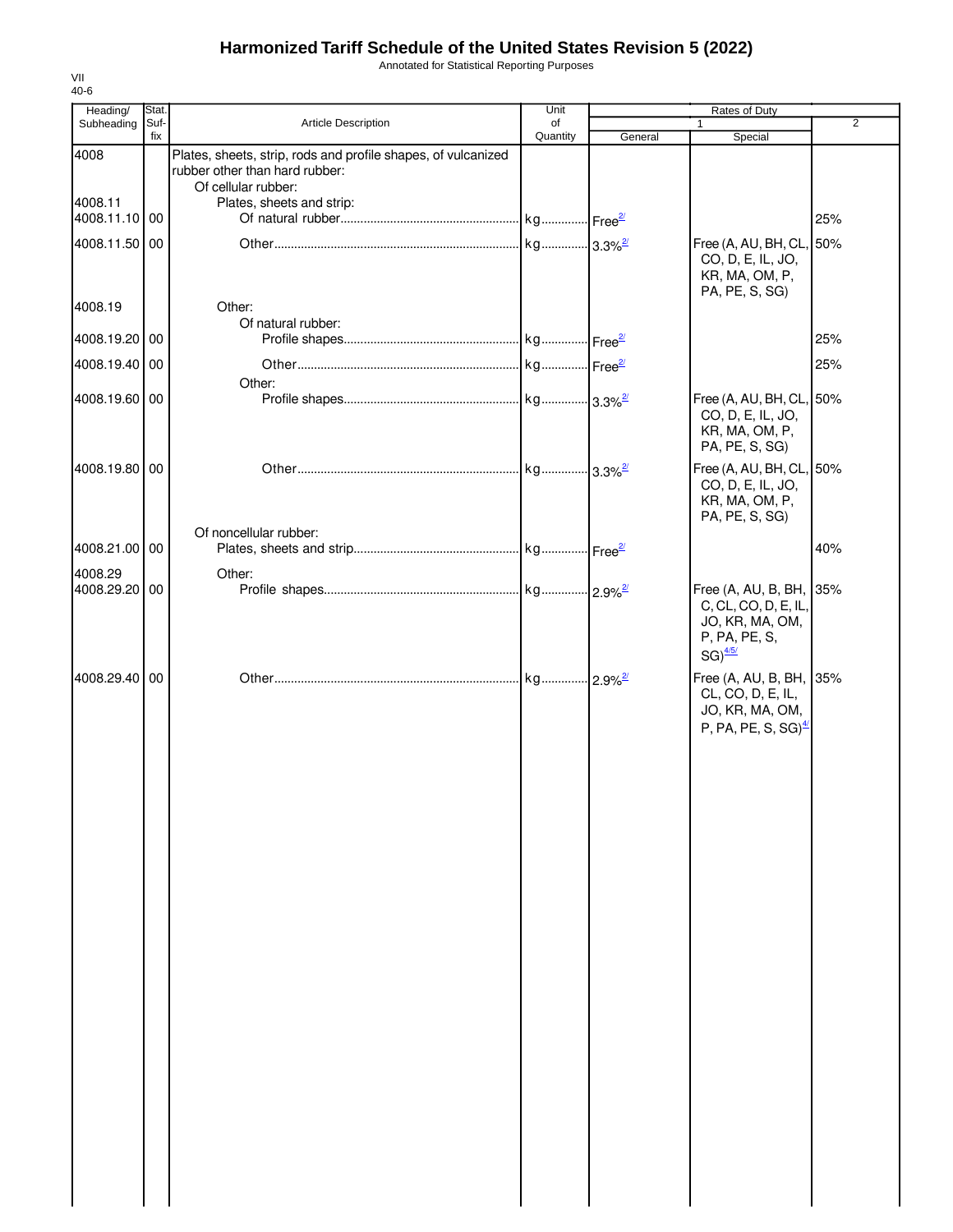Annotated for Statistical Reporting Purposes

| Heading/      | Stat.       |                                                                                                                                                   | Unit                  |                       | Rates of Duty                                                                                |                |
|---------------|-------------|---------------------------------------------------------------------------------------------------------------------------------------------------|-----------------------|-----------------------|----------------------------------------------------------------------------------------------|----------------|
| Subheading    | Suf-<br>fix | Article Description                                                                                                                               | of<br>Quantity        | General               | 1<br>Special                                                                                 | $\overline{2}$ |
| 4009          |             | Tubes, pipes and hoses, of vulcanized rubber other than hard<br>rubber, with or without their fittings (for example, joints, elbows,<br>flanges): |                       |                       |                                                                                              |                |
|               |             | Not reinforced or otherwise combined with other materials:                                                                                        |                       |                       |                                                                                              |                |
| 4009.11.00 00 |             |                                                                                                                                                   |                       |                       | Free (A*, AU, B, BH, 25%<br>CL, CO, D, E, IL,<br>JO, JP, KR, MA,<br>OM, P, PA, PE, S,<br>SG) |                |
| 4009.12.00    |             |                                                                                                                                                   |                       | $2.5\%$ <sup>3/</sup> | Free (A, AU, B, BH, 25%<br>C, CL, CO, D, E, IL,<br>JO, KR, MA, OM,<br>P, PA, PE, S, SG)      |                |
|               | 20          | Brake hoses for the vehicles of subheadings<br>8701.21, 8701.22, 8701.23, 8701.24 or 8701.29<br>or headings 8702, 8703, 8704, 8705 or 8711 kg     |                       |                       |                                                                                              |                |
|               | 50          |                                                                                                                                                   | kg                    |                       |                                                                                              |                |
|               |             | Reinforced or otherwise combined only with metal:                                                                                                 |                       |                       |                                                                                              |                |
| 4009.21.00 00 |             |                                                                                                                                                   | kg 2.5% <sup>27</sup> |                       | Free (A*, AU, B, BH, 25%<br>CL, CO, D, E, IL,<br>JO, KR, MA, OM,<br>P, PA, PE, S, SG)        |                |
| 4009.22.00    |             |                                                                                                                                                   |                       | $2.5\%$ <sup>2/</sup> | Free (A, AU, B, BH, 25%<br>C, CL, CO, D, E, IL,<br>JO, KR, MA, OM,<br>P, PA, PE, S, SG)      |                |
|               | 20          | Brake hoses for the vehicles of subheadings<br>8701.21, 8701.22, 8701.23, 8701.24 or 8701.29<br>or headings 8702, 8703, 8704, 8705 or 8711 kg     |                       |                       |                                                                                              |                |
|               | 50          | Reinforced or otherwise combined only with textile<br>materials:                                                                                  | kg                    |                       |                                                                                              |                |
| 4009.31.00 00 |             |                                                                                                                                                   |                       |                       | Free (A*, AU, B, BH, 25%<br>CL, CO, D, E, IL,<br>JO, KR, MA, OM,<br>P, PA, PE, S, SG)        |                |
| 4009.32.00    |             |                                                                                                                                                   |                       | $2.5\%$ <sup>2/</sup> | Free (A*, AU, B, BH, 25%<br>C, CL, CO, D, E, IL,<br>JO, KR, MA, OM,<br>P, PA, PE, S, SG)     |                |
|               | 20          | Brake hoses for the vehicles of subheadings<br>8701.21, 8701.22, 8701.23, 8701.24 or 8701.29<br>or headings 8702, 8703, 8704, 8705 or 8711        | . kg                  |                       |                                                                                              |                |
|               | 50          |                                                                                                                                                   | kg                    |                       |                                                                                              |                |
|               |             |                                                                                                                                                   |                       |                       |                                                                                              |                |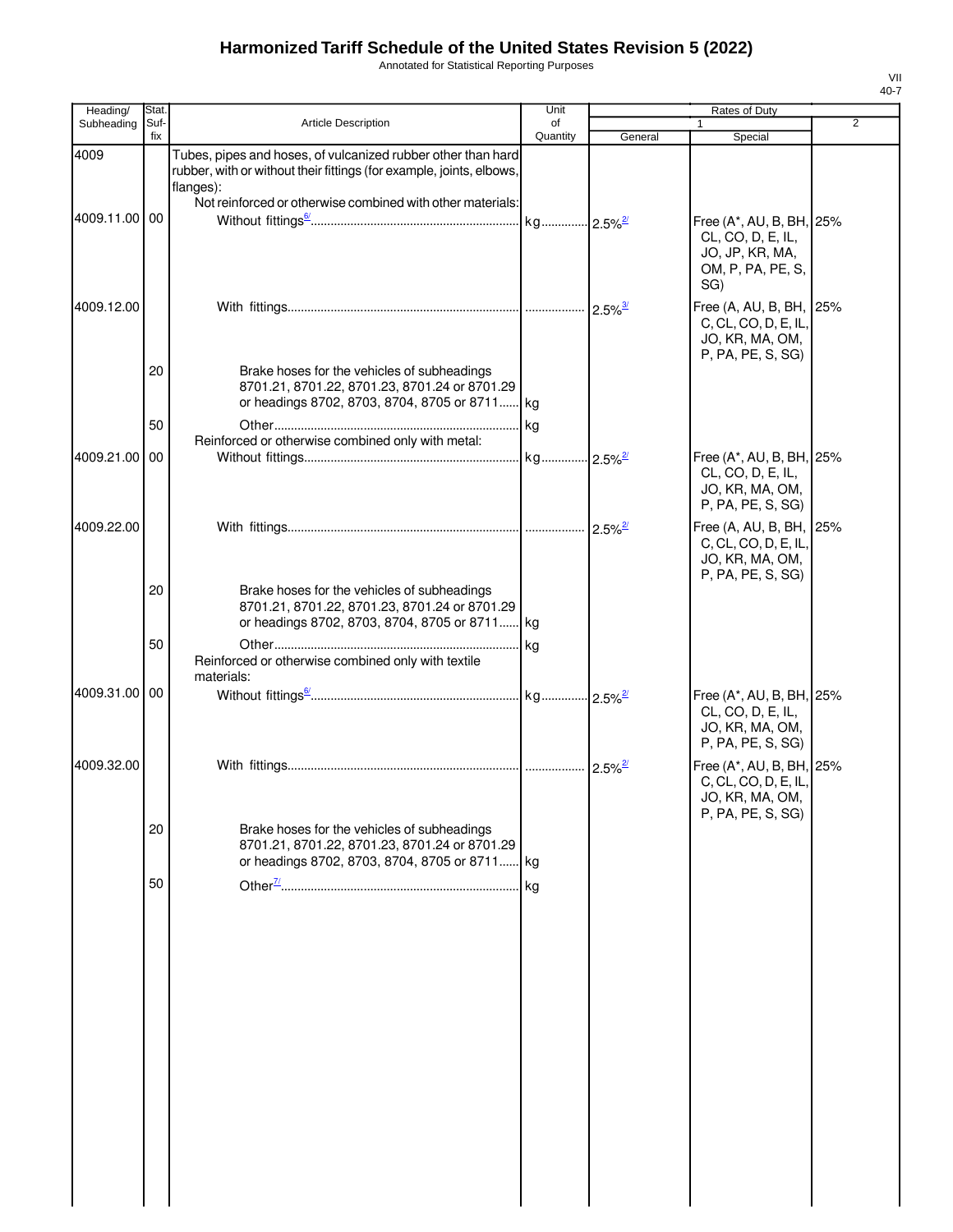Annotated for Statistical Reporting Purposes

| Heading/                 | Stat. |                                                                                                                                                          | Unit                  |         | Rates of Duty                                                                                    |                |
|--------------------------|-------|----------------------------------------------------------------------------------------------------------------------------------------------------------|-----------------------|---------|--------------------------------------------------------------------------------------------------|----------------|
| Subheading               | Suf-  | <b>Article Description</b>                                                                                                                               | of                    |         |                                                                                                  | $\overline{2}$ |
| 4009 (con.)              | fix   | Tubes, pipes and hoses, of vulcanized rubber other than hard<br>rubber, with or without their fittings (for example, joints, elbows,<br>flanges): (con.) | Quantity              | General | Special                                                                                          |                |
|                          |       | Reinforced or otherwise combined with other materials:                                                                                                   |                       |         |                                                                                                  |                |
| 4009.41.00 00            |       |                                                                                                                                                          |                       |         | Free (A*, AU, B, BH, 25%<br>CL, CO, D, E, IL,<br>JO, KR, MA, OM,<br>P, PA, PE, S, SG)            |                |
| 4009.42.00               |       |                                                                                                                                                          |                       |         | Free (A, AU, B, BH, 25%<br>C, CL, CO, D, E, IL,<br>JO, KR, MA, OM,<br>P, PA, PE, S, SG)          |                |
|                          | 20    | Brake hoses for the vehicles of subheadings<br>8701.21, 8701.22, 8701.23, 8701.24 or 8701.29<br>or headings 8702, 8703, 8704, 8705 or 8711 kg            |                       |         |                                                                                                  |                |
|                          | 50    |                                                                                                                                                          |                       |         |                                                                                                  |                |
| 4010                     |       | Conveyor or transmission belts or belting, of vulcanized rubber:<br>Conveyor belts and belting:                                                          |                       |         |                                                                                                  |                |
| 4010.11.00 00            |       |                                                                                                                                                          |                       |         | Free (A, AU, BH, CL, 25%<br>CO, D, E, IL, JO,<br>KR, MA, OM, P,<br>PA, PE, S, SG)                |                |
| 4010.12<br>4010.12.10 00 |       | Reinforced only with textile materials:<br>With textile components in which vegetable fibers<br>predominate by weight over any other single textile      |                       |         |                                                                                                  |                |
|                          |       |                                                                                                                                                          | kg 4.1% <sup>2/</sup> |         | Free (A, AU, BH, CL, 30%<br>CO, D, E, IL, JO,<br>KR, MA, OM, P,<br>PA, PE, S, SG)                |                |
|                          |       | With textile components in which man-made fibers<br>predominate by weight over any other single textile<br>fiber:                                        |                       |         |                                                                                                  |                |
| 4010.12.50 00            |       |                                                                                                                                                          |                       |         | Free (A, AU, BH, CL, 74%<br>CO, D, E, IL, JO,<br>KR, MA, OM, P,<br>PA, PE, S, SG)                |                |
| 4010.12.55 00            |       |                                                                                                                                                          |                       |         | Free (A, AU, BH, CL, 74%<br>CO, D, E, IL, JO,<br>KR, MA, OM, P,                                  |                |
| 4010.12.90 00            |       |                                                                                                                                                          |                       |         | PA, PE, S, SG)<br>Free (A+, AU, BH,<br>CL, CO, D, E, IL,<br>JO, KR, MA, OM,<br>P, PA, PE, S, SG) | 25%            |
|                          |       |                                                                                                                                                          |                       |         |                                                                                                  |                |
|                          |       |                                                                                                                                                          |                       |         |                                                                                                  |                |
|                          |       |                                                                                                                                                          |                       |         |                                                                                                  |                |
|                          |       |                                                                                                                                                          |                       |         |                                                                                                  |                |
|                          |       |                                                                                                                                                          |                       |         |                                                                                                  |                |
|                          |       |                                                                                                                                                          |                       |         |                                                                                                  |                |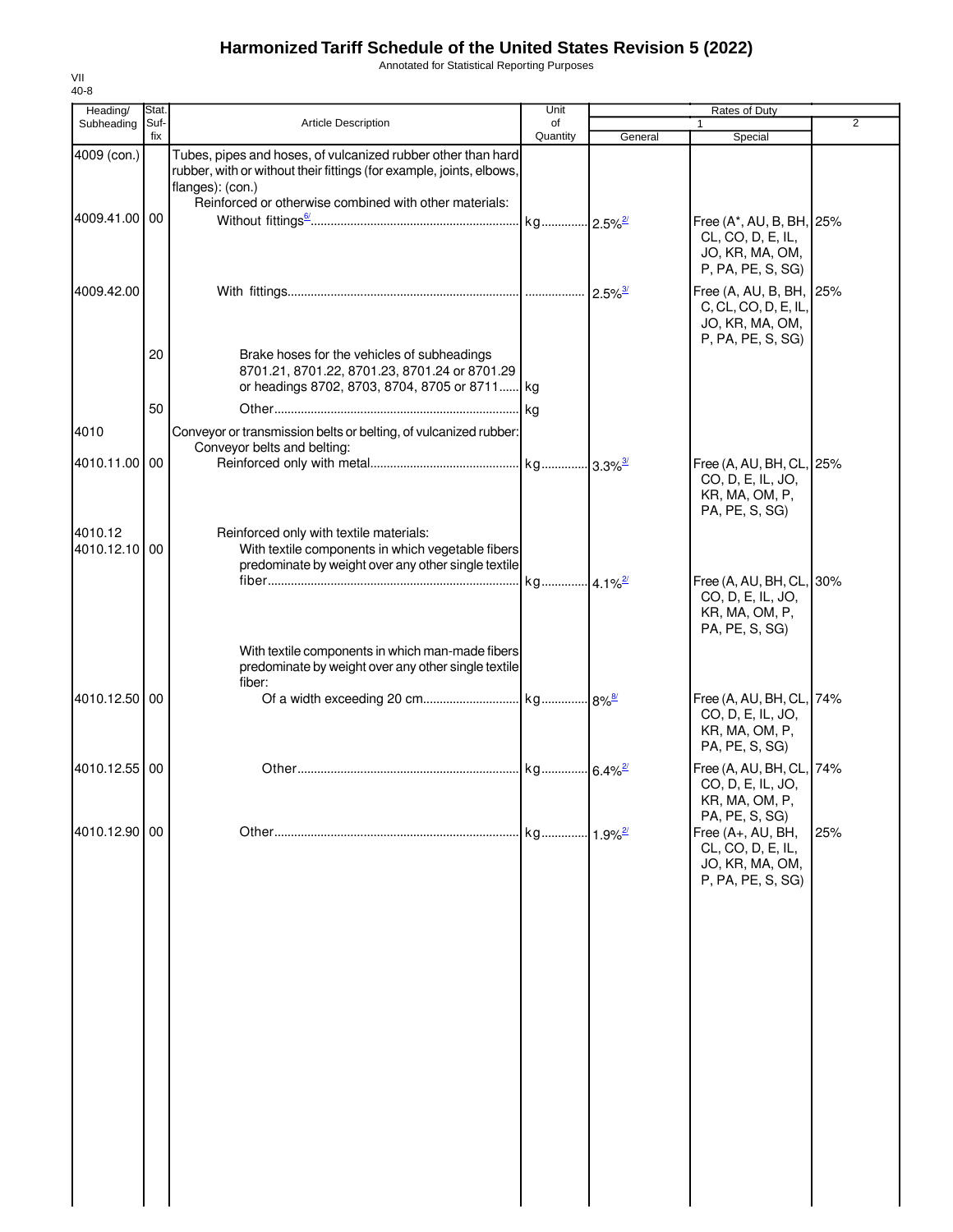Annotated for Statistical Reporting Purposes

| Heading/      | Stat.       |                                                                                          | Unit           |         | Rates of Duty                        |                |
|---------------|-------------|------------------------------------------------------------------------------------------|----------------|---------|--------------------------------------|----------------|
| Subheading    | Suf-<br>fix | Article Description                                                                      | of<br>Quantity | General | 1<br>Special                         | $\overline{2}$ |
| 4010 (con.)   |             | Conveyor or transmission belts or belting, of vulcanized rubber:                         |                |         |                                      |                |
|               |             | (con.)                                                                                   |                |         |                                      |                |
| 4010.19       |             | Conveyor belts and belting: (con.)<br>Other:                                             |                |         |                                      |                |
|               |             | Combined with textile materials:                                                         |                |         |                                      |                |
| 4010.19.10 00 |             | With textile components in which vegetable                                               |                |         |                                      |                |
|               |             | fibers predominate by weight over any other                                              |                |         | Free (A, AU, BH, CL, 30%             |                |
|               |             |                                                                                          |                |         | CO, D, E, IL, JO,                    |                |
|               |             |                                                                                          |                |         | KR, MA, OM, P,                       |                |
|               |             |                                                                                          |                |         | PA, PE, S, SG)                       |                |
|               |             | With textile components in which man-made<br>fibers predominate by weight over any other |                |         |                                      |                |
|               |             | single textile fiber:                                                                    |                |         |                                      |                |
| 4010.19.50 00 |             |                                                                                          |                |         | Free (A, AU, BH, CL, 74%             |                |
|               |             |                                                                                          |                |         | CO, D, E, IL, JO,<br>KR, MA, OM, P,  |                |
|               |             |                                                                                          |                |         | PA, PE, S, SG)                       |                |
| 4010.19.55 00 |             |                                                                                          |                |         | Free (A, AU, BH, CL, 74%             |                |
|               |             |                                                                                          |                |         | CO, D, E, IL, JO,                    |                |
|               |             |                                                                                          |                |         | KR, MA, OM, P,<br>PA, PE, S, SG)     |                |
| 4010.19.80 00 |             |                                                                                          |                |         | Free (A+, AU, BH,                    | 25%            |
|               |             |                                                                                          |                |         | CL, CO, D, E, IL,                    |                |
|               |             |                                                                                          |                |         | JO, KR, MA, OM,<br>P, PA, PE, S, SG) |                |
| 4010.19.91 00 |             |                                                                                          |                |         | Free (A, AU, BH, CL, 25%             |                |
|               |             |                                                                                          |                |         | CO, D, E, IL, JO,                    |                |
|               |             |                                                                                          |                |         | KR, MA, OM, P,<br>PA, PE, S, SG)     |                |
|               |             |                                                                                          |                |         |                                      |                |
|               |             |                                                                                          |                |         |                                      |                |
|               |             |                                                                                          |                |         |                                      |                |
|               |             |                                                                                          |                |         |                                      |                |
|               |             |                                                                                          |                |         |                                      |                |
|               |             |                                                                                          |                |         |                                      |                |
|               |             |                                                                                          |                |         |                                      |                |
|               |             |                                                                                          |                |         |                                      |                |
|               |             |                                                                                          |                |         |                                      |                |
|               |             |                                                                                          |                |         |                                      |                |
|               |             |                                                                                          |                |         |                                      |                |
|               |             |                                                                                          |                |         |                                      |                |
|               |             |                                                                                          |                |         |                                      |                |
|               |             |                                                                                          |                |         |                                      |                |
|               |             |                                                                                          |                |         |                                      |                |
|               |             |                                                                                          |                |         |                                      |                |
|               |             |                                                                                          |                |         |                                      |                |
|               |             |                                                                                          |                |         |                                      |                |
|               |             |                                                                                          |                |         |                                      |                |
|               |             |                                                                                          |                |         |                                      |                |
|               |             |                                                                                          |                |         |                                      |                |
|               |             |                                                                                          |                |         |                                      |                |
|               |             |                                                                                          |                |         |                                      |                |
|               |             |                                                                                          |                |         |                                      |                |
|               |             |                                                                                          |                |         |                                      |                |
|               |             |                                                                                          |                |         |                                      |                |
|               |             |                                                                                          |                |         |                                      |                |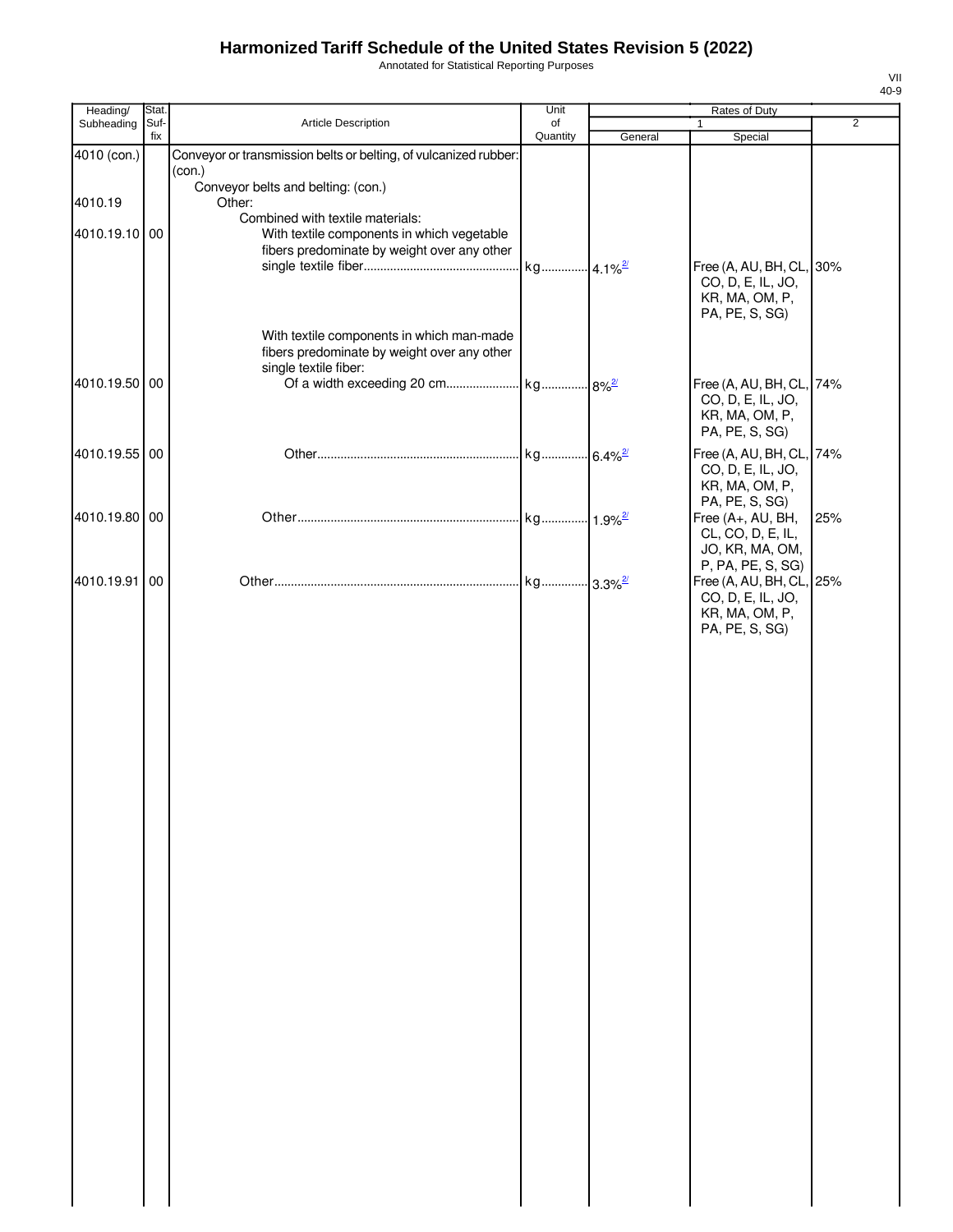Annotated for Statistical Reporting Purposes

| Heading/      | Stat.       |                                                                                                                                                                                            | Unit           |          | Rates of Duty                                                                           |                |
|---------------|-------------|--------------------------------------------------------------------------------------------------------------------------------------------------------------------------------------------|----------------|----------|-----------------------------------------------------------------------------------------|----------------|
| Subheading    | Suf-<br>fix | <b>Article Description</b>                                                                                                                                                                 | of<br>Quantity | General  | Special                                                                                 | $\overline{2}$ |
| 4010 (con.)   |             | Conveyor or transmission belts or belting, of vulcanized rubber:<br>(con.)                                                                                                                 |                |          |                                                                                         |                |
| 4010.31       |             | Transmission belts or belting:<br>Endless transmission belts of trapezoidal cross section<br>(V-belts), V-ribbed, of an outside circumference<br>exceeding 60 cm but not exceeding 180 cm: |                |          |                                                                                         |                |
| 4010.31.30 00 |             |                                                                                                                                                                                            |                |          | Free (A+, AU, B, BH, 30%<br>CL, CO, D, E, IL,<br>JO, KR, MA, OM,<br>P, PA, PE, S, SG)   |                |
| 4010.31.60 00 |             |                                                                                                                                                                                            |                |          | Free (A*, AU, BH,<br>CL, CO, D, E, IL,<br>JO, KR, MA, OM,<br>P, PA, PE, S, SG)          | 25%            |
| 4010.32       |             | Endless transmission belts of trapezoidal cross section<br>(V-belts), other than V-ribbed, of an outside<br>circumference exceeding 60 cm but not exceeding 180<br>cm:                     |                |          |                                                                                         |                |
| 4010.32.30 00 |             |                                                                                                                                                                                            |                |          | Free $(A+, AU, B, BH, 30%$<br>CL, CO, D, E, IL,<br>JO, KR, MA, OM,<br>P, PA, PE, S, SG) |                |
| 4010.32.60 00 |             |                                                                                                                                                                                            |                |          | Free (A, AU, BH, CL, 25%<br>CO, D, E, IL, JO,<br>KR, MA, OM, P,<br>PA, PE, S, SG)       |                |
| 4010.33       |             | Endless transmission belts of trapezoidal cross section<br>(V-belts), V-ribbed, of an outside circumference<br>exceeding 180 cm but not exceeding 240 cm:                                  |                |          |                                                                                         |                |
| 4010.33.30 00 |             |                                                                                                                                                                                            |                |          | Free (A+, AU, B, BH, 30%<br>CL, CO, D, E, IL,<br>JO, KR, MA, OM,<br>P, PA, PE, S, SG)   |                |
| 4010.33.60 00 |             |                                                                                                                                                                                            |                |          | Free (A, AU, BH, CL, 25%<br>CO, D, E, IL, JO,<br>KR, MA, OM, P,<br>PA, PE, S, SG)       |                |
| 4010.34       |             | Endless transmission belts of trapezoidal cross section<br>(V-belts), other thanV-ribbed, of an outside<br>circumference exceeding 180 cm but not exceeding<br>240 cm:                     |                |          |                                                                                         |                |
| 4010.34.30 00 |             |                                                                                                                                                                                            |                |          | Free (A+, AU, B, BH, 30%<br>CL, CO, D, E, IL,<br>JO, KR, MA, OM,<br>P, PA, PE, S, SG)   |                |
| 4010.34.60 00 |             |                                                                                                                                                                                            | kg             | $-2.8\%$ | Free (A, AU, BH, CL, 25%<br>CO, D, E, IL, JO,<br>KR, MA, OM, P,<br>PA, PE, S, SG)       |                |
|               |             |                                                                                                                                                                                            |                |          |                                                                                         |                |
|               |             |                                                                                                                                                                                            |                |          |                                                                                         |                |
|               |             |                                                                                                                                                                                            |                |          |                                                                                         |                |
|               |             |                                                                                                                                                                                            |                |          |                                                                                         |                |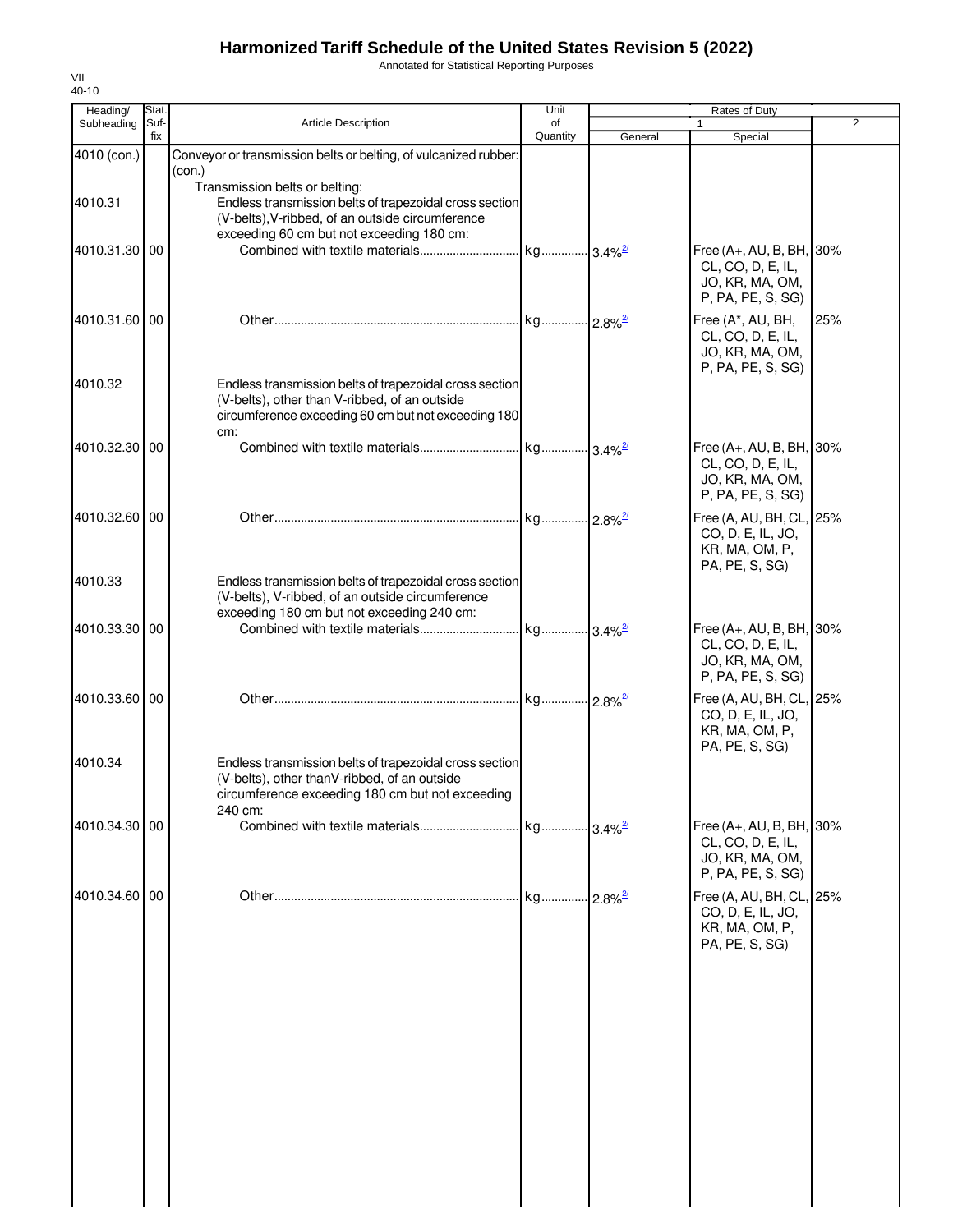Annotated for Statistical Reporting Purposes

| Heading/                 | Stat. |                                                                                                                                                                                                                                                                                        | Unit     |                        | Rates of Duty                                                                                                         |                |
|--------------------------|-------|----------------------------------------------------------------------------------------------------------------------------------------------------------------------------------------------------------------------------------------------------------------------------------------|----------|------------------------|-----------------------------------------------------------------------------------------------------------------------|----------------|
| Subheading               | Suf-  | Article Description                                                                                                                                                                                                                                                                    | of       |                        | $\mathbf{1}$                                                                                                          | $\overline{2}$ |
| 4010 (con.)              | fix   | Conveyor or transmission belts or belting, of vulcanized rubber:                                                                                                                                                                                                                       | Quantity | General                | Special                                                                                                               |                |
| 4010.35<br>4010.35.30 00 |       | (con.)<br>Transmission belts or belting: (con.)<br>Endless synchronous belts of an outside circumference<br>exceeding 60 cm but not exceeding 150 cm:<br>Combined with textile materials:<br>With textile components in which vegetable<br>fibers predominate by weight over any other |          |                        | Free (A, AU, BH, CL, 30%<br>CO, D, E, IL, JO,                                                                         |                |
| 4010.35.41               | 00    | With textile components in which man-made<br>fibers predominate by weight over any other<br>single textile fiber:                                                                                                                                                                      |          |                        | KR, MA, OM, P,<br>PA, PE, S, SG)<br>Free (A, AU, BH, CL, 74%<br>CO, D, E, IL, JO,<br>KR, MA, OM, P,<br>PA, PE, S, SG) |                |
| 4010.35.45 00            |       |                                                                                                                                                                                                                                                                                        | kg       | $.6.4\%$ <sup>2/</sup> | Free (A, AU, BH, CL, 74%<br>CO, D, E, IL, JO,<br>KR, MA, OM, P,                                                       |                |
| 4010.35.50 00            |       |                                                                                                                                                                                                                                                                                        |          |                        | PA, PE, S, SG)<br>Free (A+, AU, BH,<br>CL, CO, D, E, IL,<br>JO, KR, MA, OM,                                           | 25%            |
| 4010.35.90 00            |       |                                                                                                                                                                                                                                                                                        |          |                        | P, PA, PE, S, SG)<br>Free (A, AU, BH, CL, 25%<br>CO, D, E, IL, JO,<br>KR, MA, OM, P,<br>PA, PE, S, SG)                |                |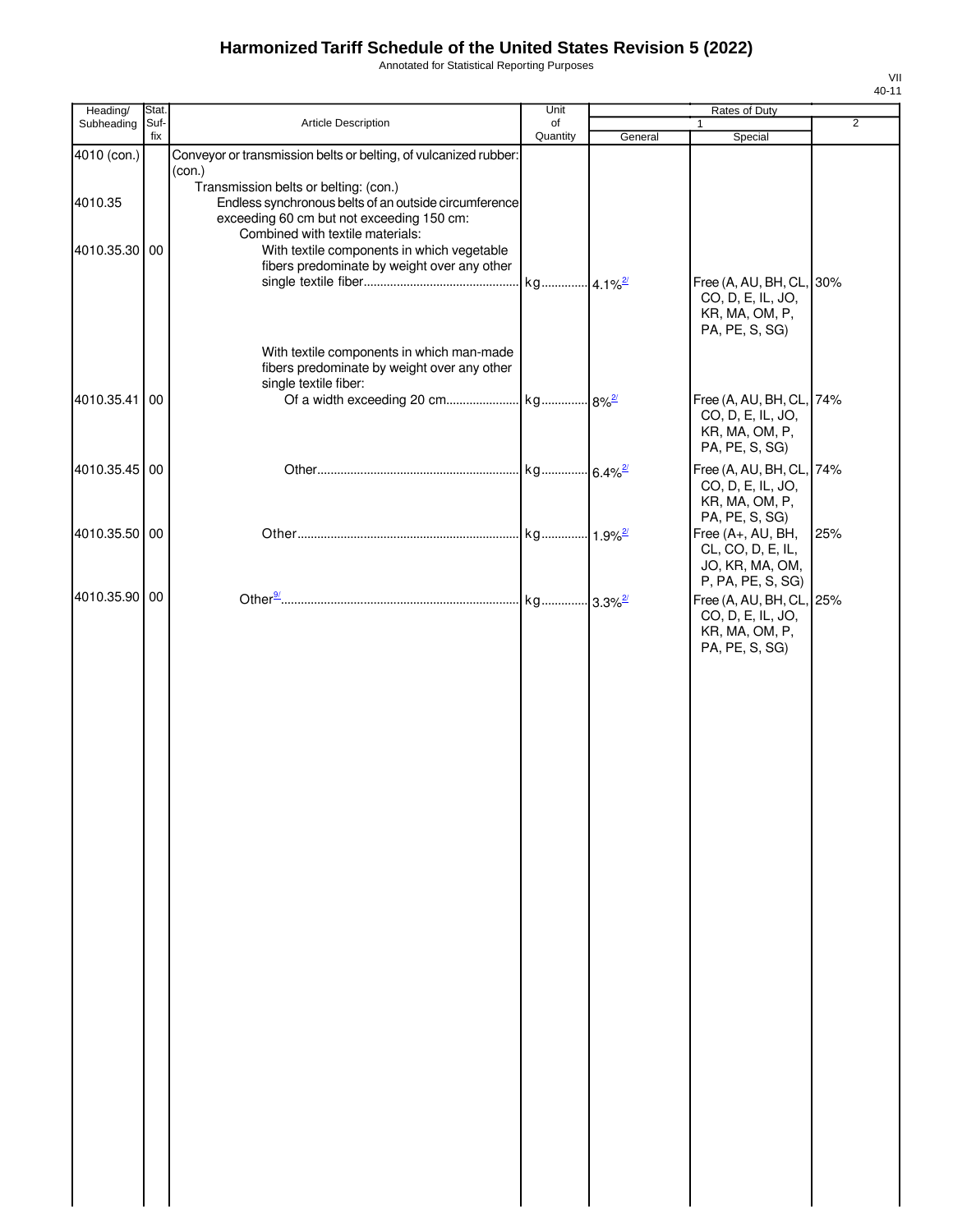Annotated for Statistical Reporting Purposes

| Heading/                 | Stat. |                                                                                                                                                                                                                                          | Unit                  |         | Rates of Duty                                                                                    |                |
|--------------------------|-------|------------------------------------------------------------------------------------------------------------------------------------------------------------------------------------------------------------------------------------------|-----------------------|---------|--------------------------------------------------------------------------------------------------|----------------|
| Subheading               | Suf-  | Article Description                                                                                                                                                                                                                      | of                    |         | 1                                                                                                | $\overline{2}$ |
| 4010 (con.)              | fix   | Conveyor or transmission belts or belting, of vulcanized rubber:                                                                                                                                                                         | Quantity              | General | Special                                                                                          |                |
| 4010.36<br>4010.36.30 00 |       | (con.)<br>Transmission belts or belting: (con.)<br>Endless synchronous belts of an outside circumference<br>exceeding 150 cm but not exceeding 198 cm:<br>Combined with textile materials:<br>With textile components in which vegetable |                       |         |                                                                                                  |                |
|                          |       | fibers predominate by weight over any other                                                                                                                                                                                              | kg 4.1% <sup>2/</sup> |         | Free (A, AU, BH, CL, 30%<br>CO, D, E, IL, JO,<br>KR, MA, OM, P,<br>PA, PE, S, SG)                |                |
|                          |       | With textile components in which man-made<br>fibers predominate by weight over any other<br>single textile fiber:                                                                                                                        |                       |         |                                                                                                  |                |
| 4010.36.41               | 00    |                                                                                                                                                                                                                                          |                       |         | Free (A, AU, BH, CL, 74%<br>CO, D, E, IL, JO,<br>KR, MA, OM, P,<br>PA, PE, S, SG)                |                |
| 4010.36.45 00            |       |                                                                                                                                                                                                                                          |                       |         | Free (A, AU, BH, CL, 74%<br>CO, D, E, IL, JO,<br>KR, MA, OM, P,                                  |                |
| 4010.36.50 00            |       |                                                                                                                                                                                                                                          |                       |         | PA, PE, S, SG)<br>Free (A+, AU, BH,<br>CL, CO, D, E, IL,<br>JO, KR, MA, OM,<br>P, PA, PE, S, SG) | 25%            |
| 4010.36.90 00            |       |                                                                                                                                                                                                                                          | kg 3.3% <sup>2/</sup> |         | Free (A, AU, BH, CL, 25%<br>CO, D, E, IL, JO,<br>KR, MA, OM, P,<br>PA, PE, S, SG)                |                |
|                          |       |                                                                                                                                                                                                                                          |                       |         |                                                                                                  |                |
|                          |       |                                                                                                                                                                                                                                          |                       |         |                                                                                                  |                |
|                          |       |                                                                                                                                                                                                                                          |                       |         |                                                                                                  |                |
|                          |       |                                                                                                                                                                                                                                          |                       |         |                                                                                                  |                |
|                          |       |                                                                                                                                                                                                                                          |                       |         |                                                                                                  |                |
|                          |       |                                                                                                                                                                                                                                          |                       |         |                                                                                                  |                |
|                          |       |                                                                                                                                                                                                                                          |                       |         |                                                                                                  |                |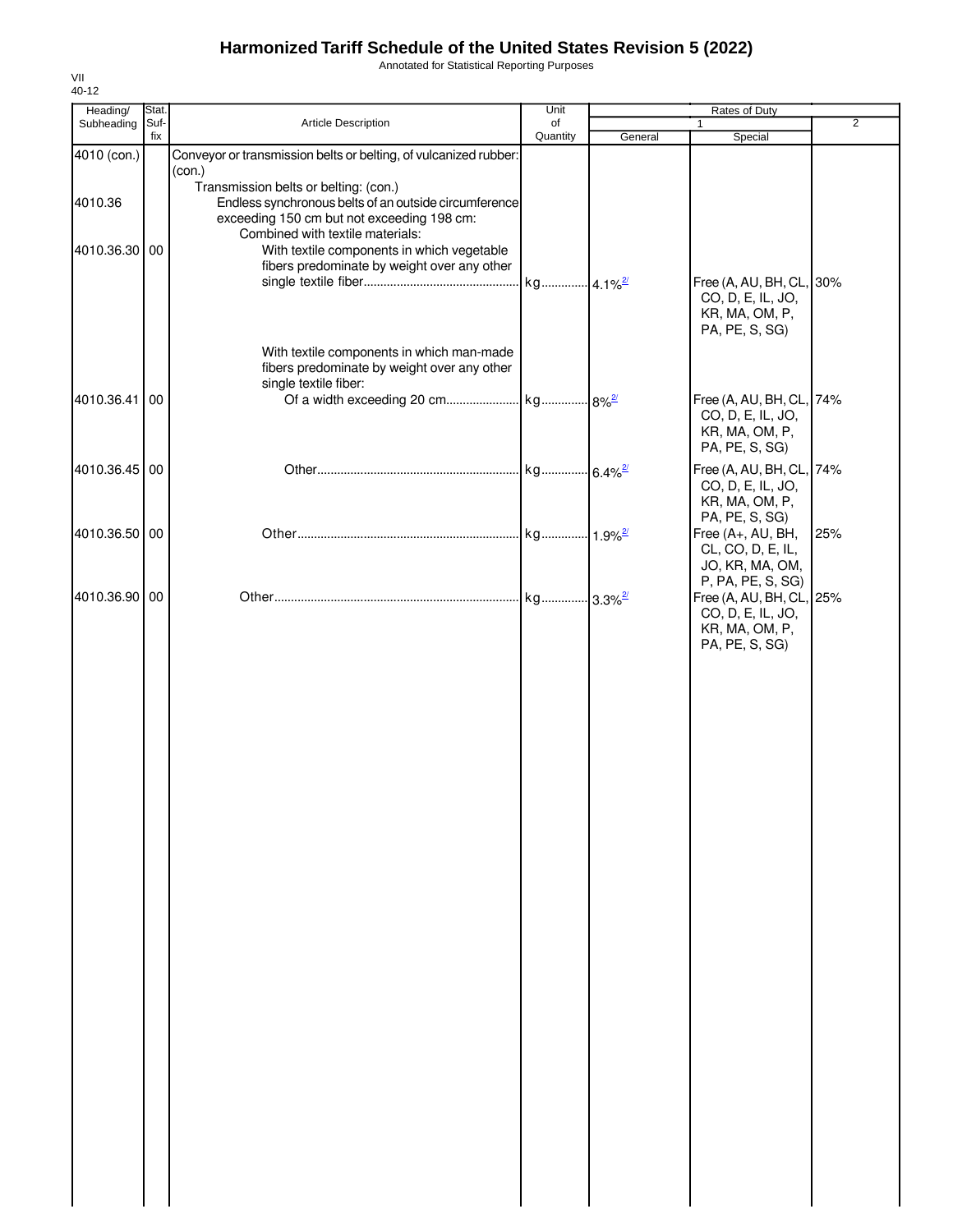Annotated for Statistical Reporting Purposes

| Heading/      | Stat.           |                                                                  | Unit                  |         | Rates of Duty                                 |                |
|---------------|-----------------|------------------------------------------------------------------|-----------------------|---------|-----------------------------------------------|----------------|
| Subheading    | Suf-<br>fix     | Article Description                                              | of<br>Quantity        | General |                                               | $\overline{2}$ |
| 4010 (con.)   |                 | Conveyor or transmission belts or belting, of vulcanized rubber: |                       |         | Special                                       |                |
|               |                 | (con.)                                                           |                       |         |                                               |                |
|               |                 | Transmission belts or belting: (con.)                            |                       |         |                                               |                |
| 4010.39       |                 | Other:                                                           |                       |         |                                               |                |
|               |                 | Of trapezoidal cross section (V-belts and belting):              |                       |         |                                               |                |
| 4010.39.10    | $\overline{00}$ |                                                                  |                       |         | Free (A+, AU, B, BH, 30%                      |                |
|               |                 |                                                                  |                       |         | CL, CO, D, E, IL,<br>JO, KR, MA, OM,          |                |
|               |                 |                                                                  |                       |         | P, PA, PE, S, SG)                             |                |
| 4010.39.20 00 |                 |                                                                  |                       |         |                                               |                |
|               |                 |                                                                  |                       |         | Free (A, AU, BH, CL, 25%<br>CO, D, E, IL, JO, |                |
|               |                 |                                                                  |                       |         | KR, MA, OM, P,                                |                |
|               |                 |                                                                  |                       |         | PA, PE, S, SG)                                |                |
|               |                 | Other:                                                           |                       |         |                                               |                |
|               |                 | Combined with textile materials:                                 |                       |         |                                               |                |
| 4010.39.30 00 |                 | With textile components in which vegetable                       |                       |         |                                               |                |
|               |                 | fibers predominate by weight over any                            |                       |         | Free (A, AU, BH, CL, 30%                      |                |
|               |                 |                                                                  |                       |         | CO, D, E, IL, JO,                             |                |
|               |                 |                                                                  |                       |         | KR, MA, OM, P,                                |                |
|               |                 |                                                                  |                       |         | PA, PE, S, SG)                                |                |
|               |                 | With textile components in which                                 |                       |         |                                               |                |
|               |                 | man-made fibers predominate by weight                            |                       |         |                                               |                |
|               |                 | over any other single textile fiber:                             |                       |         |                                               |                |
| 4010.39.41    | 00              | Of a width exceeding 20 cm kg 8% <sup>2</sup>                    |                       |         | Free (A, AU, BH, CL, 74%                      |                |
|               |                 |                                                                  |                       |         | CO, D, E, IL, JO,                             |                |
|               |                 |                                                                  |                       |         | KR, MA, OM, P,<br>PA, PE, S, SG)              |                |
|               |                 |                                                                  |                       |         |                                               |                |
| 4010.39.45 00 |                 |                                                                  |                       |         | Free (A, AU, BH, CL, 74%                      |                |
|               |                 |                                                                  |                       |         | CO, D, E, IL, JO,<br>KR, MA, OM, P,           |                |
|               |                 |                                                                  |                       |         | PA, PE, S, SG)                                |                |
| 4010.39.50 00 |                 |                                                                  |                       |         | Free (A+, AU, BH,                             | 25%            |
|               |                 |                                                                  |                       |         | CL, CO, D, E, IL,                             |                |
|               |                 |                                                                  |                       |         | JO, KR, MA, OM,                               |                |
|               |                 |                                                                  |                       |         | P, PA, PE, S, SG)                             |                |
| 4010.39.90 00 |                 |                                                                  | kg 3.3% <sup>2/</sup> |         | Free (A, AU, BH, CL, 25%<br>CO, D, E, IL, JO, |                |
|               |                 |                                                                  |                       |         | KR, MA, OM, P,                                |                |
|               |                 |                                                                  |                       |         | PA, PE, S, SG)                                |                |
|               |                 |                                                                  |                       |         |                                               |                |
|               |                 |                                                                  |                       |         |                                               |                |
|               |                 |                                                                  |                       |         |                                               |                |
|               |                 |                                                                  |                       |         |                                               |                |
|               |                 |                                                                  |                       |         |                                               |                |
|               |                 |                                                                  |                       |         |                                               |                |
|               |                 |                                                                  |                       |         |                                               |                |
|               |                 |                                                                  |                       |         |                                               |                |
|               |                 |                                                                  |                       |         |                                               |                |
|               |                 |                                                                  |                       |         |                                               |                |
|               |                 |                                                                  |                       |         |                                               |                |
|               |                 |                                                                  |                       |         |                                               |                |
|               |                 |                                                                  |                       |         |                                               |                |
|               |                 |                                                                  |                       |         |                                               |                |
|               |                 |                                                                  |                       |         |                                               |                |
|               |                 |                                                                  |                       |         |                                               |                |
|               |                 |                                                                  |                       |         |                                               |                |
|               |                 |                                                                  |                       |         |                                               |                |
|               |                 |                                                                  |                       |         |                                               |                |
|               |                 |                                                                  |                       |         |                                               |                |
|               |                 |                                                                  |                       |         |                                               |                |
|               |                 |                                                                  |                       |         |                                               |                |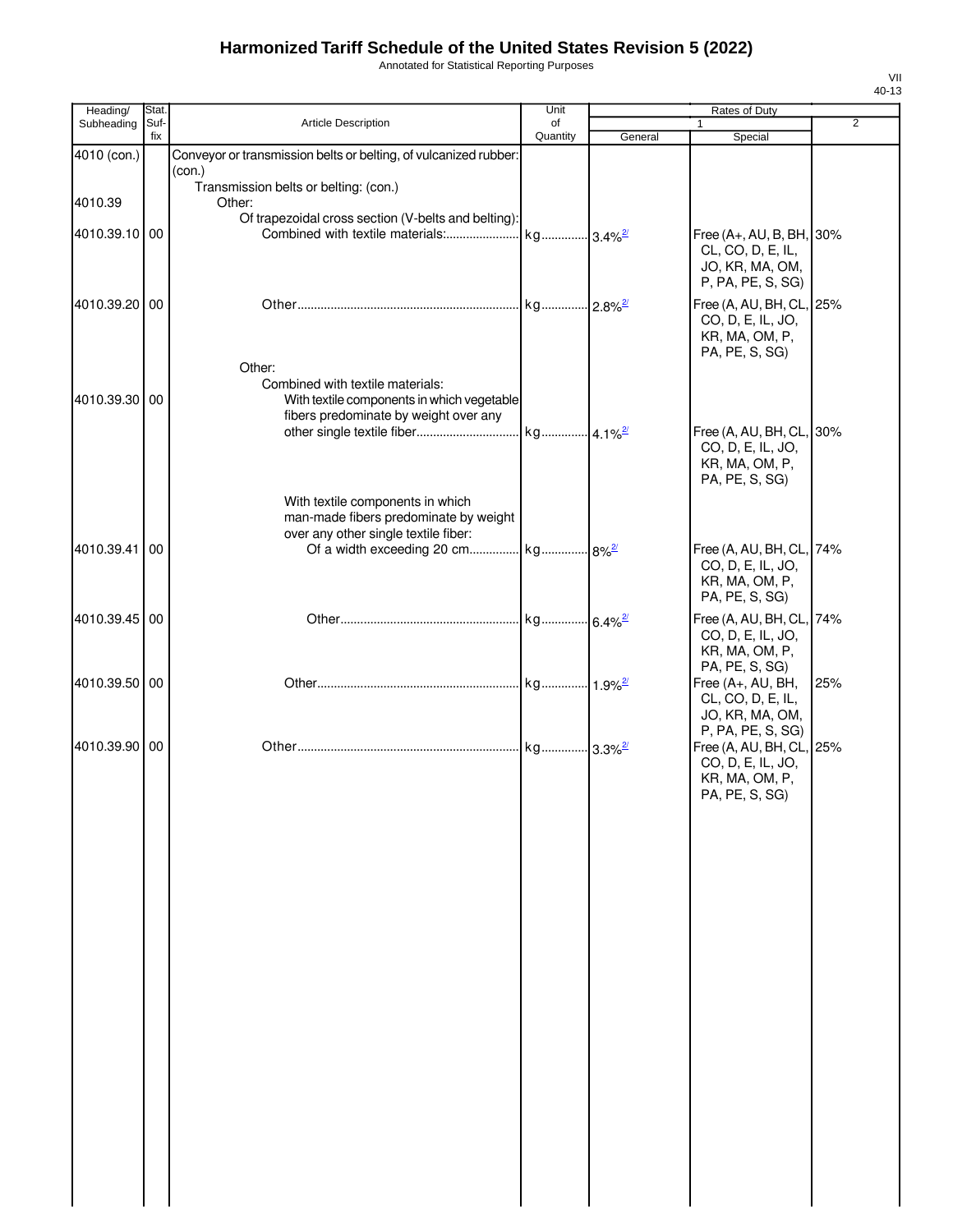Annotated for Statistical Reporting Purposes

| Heading/              | Stat.       |                                                                                                                | Unit           |                       | Rates of Duty                                                                  |                |
|-----------------------|-------------|----------------------------------------------------------------------------------------------------------------|----------------|-----------------------|--------------------------------------------------------------------------------|----------------|
| Subheading            | Suf-<br>fix | <b>Article Description</b>                                                                                     | of<br>Quantity | General               | 1<br>Special                                                                   | $\overline{2}$ |
| 4011<br>4011.10       |             | New pneumatic tires, of rubber:<br>Of a kind used on motor cars (including station wagons<br>and racing cars): |                |                       |                                                                                |                |
| 4011.10.10            |             |                                                                                                                |                |                       | Free (A*, AU, BH,<br>CL, CO, D, E, IL,<br>JO, KR, MA, OM,<br>P, PA, PE, S, SG) | 10%            |
|                       | 10          | Having a rim diameter of 33.02 cm (13 inches) or                                                               | No.            |                       |                                                                                |                |
|                       | 20          | Having a rim diameter greater than<br>33.02 cm (13 inches) but not more than                                   |                |                       |                                                                                |                |
|                       | 30          | Having a rim diameter greater than<br>35.56 cm (14 inches) but not more than                                   |                |                       |                                                                                |                |
|                       | 40          | Having a rim diameter greater than<br>38.10 cm (15 inches) but not more than                                   |                |                       |                                                                                |                |
|                       | 50          | Having a rim diameter greater than<br>40.64 cm (16 inches) but not more than                                   |                |                       |                                                                                |                |
|                       | 60          | Having a rim diameter greater than<br>43.18 cm (17 inches) but not more than                                   |                |                       |                                                                                |                |
|                       | 70          | Having a rim diameter greater than                                                                             |                |                       |                                                                                |                |
| 4011.10.50            | 00          |                                                                                                                |                |                       | Free (A*, AU, BH,<br>CL, CO, D, E, IL,<br>JO, KR, MA, OM,<br>P, PA, PE, S, SG) | 10%            |
| 4011.20<br>4011.20.10 |             | Of a kind used on buses or trucks:                                                                             |                |                       | Free (A*, AU, BH,<br>CL, CO, D, E, IL,<br>JO, KR, MA, OM,                      | 10%            |
|                       | 05          | On-the-highway:                                                                                                |                |                       | P, PA, PE, S, SG)                                                              |                |
|                       | 15<br>25    | Off-the-highway:<br>For use on a rim measuring 40.6 cm or more                                                 |                |                       |                                                                                |                |
| 4011.20.50            | 35          |                                                                                                                | No.            | $3.4\%$ <sup>2/</sup> | Free (A*, AU, BH,                                                              | 10%            |
|                       | 10          | On-the-highway:                                                                                                |                |                       | CL, CO, D, E, IL,<br>JO, KR, MA, OM,<br>P, PA, PE, S, SG)                      |                |
|                       | 20          |                                                                                                                | No.            |                       |                                                                                |                |
|                       | 30          | Off-the-highway:<br>For use on a rim measuring 40.6 cm or more                                                 | No.            |                       |                                                                                |                |
|                       | 50          |                                                                                                                | No.            |                       |                                                                                |                |
|                       |             |                                                                                                                |                |                       |                                                                                |                |
|                       |             |                                                                                                                |                |                       |                                                                                |                |
|                       |             |                                                                                                                |                |                       |                                                                                |                |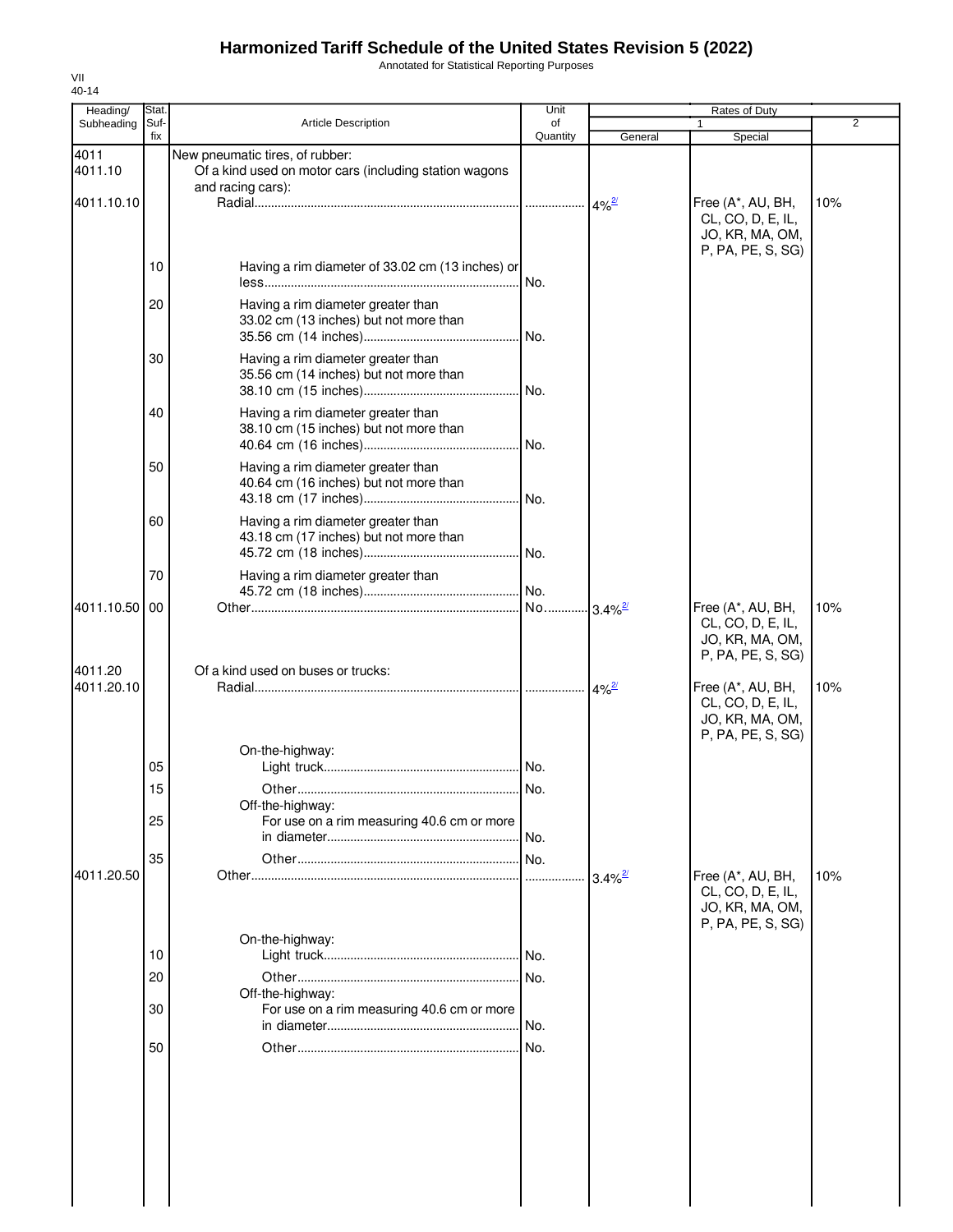Annotated for Statistical Reporting Purposes

| Heading/                  | Stat.       |                                                                                                   | Unit           |                       | Rates of Duty                                                                         |      |
|---------------------------|-------------|---------------------------------------------------------------------------------------------------|----------------|-----------------------|---------------------------------------------------------------------------------------|------|
| Subheading                | Suf-<br>fix | <b>Article Description</b>                                                                        | of<br>Quantity | General               | Special                                                                               | 2    |
| 4011 (con.)<br>4011.30.00 |             | New pneumatic tires, of rubber: (con.)                                                            |                | Free <sup>10</sup>    |                                                                                       | 30%  |
|                           | 10          |                                                                                                   |                |                       |                                                                                       |      |
|                           | 50          |                                                                                                   |                |                       |                                                                                       |      |
| 4011.40.00                | 00          |                                                                                                   |                |                       |                                                                                       | 10%  |
| 4011.50.00 00             |             |                                                                                                   |                |                       |                                                                                       | 10%  |
| 4011.70.00                |             | Of a kind used on agricultural or forestry vehicles and                                           |                | Free <sup>2/</sup>    |                                                                                       | Free |
|                           | 10          | Having a "herring-bone" or similar tread  No.                                                     |                |                       |                                                                                       |      |
|                           | 50          |                                                                                                   |                |                       |                                                                                       |      |
| 4011.80                   |             | Of a kind used on construction, mining or industrial<br>handling vehicles and machines:           |                |                       |                                                                                       |      |
| 4011.80.10                | 10          | Having a rim size not exceeding 61 cm No.                                                         |                | Free <sup>27</sup>    |                                                                                       | 10%  |
|                           | 20          |                                                                                                   |                |                       |                                                                                       |      |
|                           |             | Other:                                                                                            |                |                       |                                                                                       |      |
| 4011.80.20                |             |                                                                                                   |                | $4\%$ <sup>2/</sup>   | Free (A*, AU, BH,<br>CL, CO, D, E, IL,<br>JO, JP, KR, MA,<br>OM, P, PA, PE, S,<br>SG) | 10%  |
|                           | 10          | Having a rim size not exceeding 61 cm No.                                                         |                |                       |                                                                                       |      |
|                           | 20          | Having a rim size exceeding 61 cm No.                                                             |                |                       |                                                                                       |      |
| 4011.80.80                | 10          | Having a rim size not exceeding 61 cm No.                                                         |                | $3.4\%$ <sup>2/</sup> | Free (A*, AU, BH,<br>CL, CO, D, E, IL,<br>JO, JP, KR, MA,<br>OM, P, PA, PE, S,<br>SG) | 10%  |
|                           | 20          | Having a rim size exceeding 61 cm No.                                                             |                |                       |                                                                                       |      |
| 4011.90                   |             | Other:                                                                                            |                |                       |                                                                                       |      |
| 4011.90.10                |             |                                                                                                   |                | Free <sup>27</sup>    |                                                                                       | 10%  |
|                           | 10          | Of a kind used on golf carts, all-terrain vehicles,<br>and for turf, lawn and garden, and trailer |                |                       |                                                                                       |      |
|                           | 50          |                                                                                                   |                |                       |                                                                                       |      |
| 4011.90.20                |             |                                                                                                   |                |                       | Free (A*, AU, BH,<br>CL, CO, D, EIL,<br>JO, KR, MA, OM,                               | 10%  |
|                           | 10          | Of a kind used on golf carts, all-terrain vehicles,<br>and for turf, lawn and garden, and trailer |                |                       | P, PA, PE, S, SG)                                                                     |      |
|                           | 50          |                                                                                                   |                |                       |                                                                                       |      |
| 4011.90.80                |             |                                                                                                   |                | $3.4\%$ <sup>2/</sup> | Free (A*, AU, BH,<br>CL, CO, D, E, IL,<br>JO, KR, MA, OM,<br>P, PA, PE, S, SG)        | 10%  |
|                           | 10          | Of a kind used on golf carts, all-terrain vehicles,<br>and for turf, lawn and garden, and trailer |                |                       |                                                                                       |      |
|                           | 50          |                                                                                                   |                |                       |                                                                                       |      |
|                           |             |                                                                                                   |                |                       |                                                                                       |      |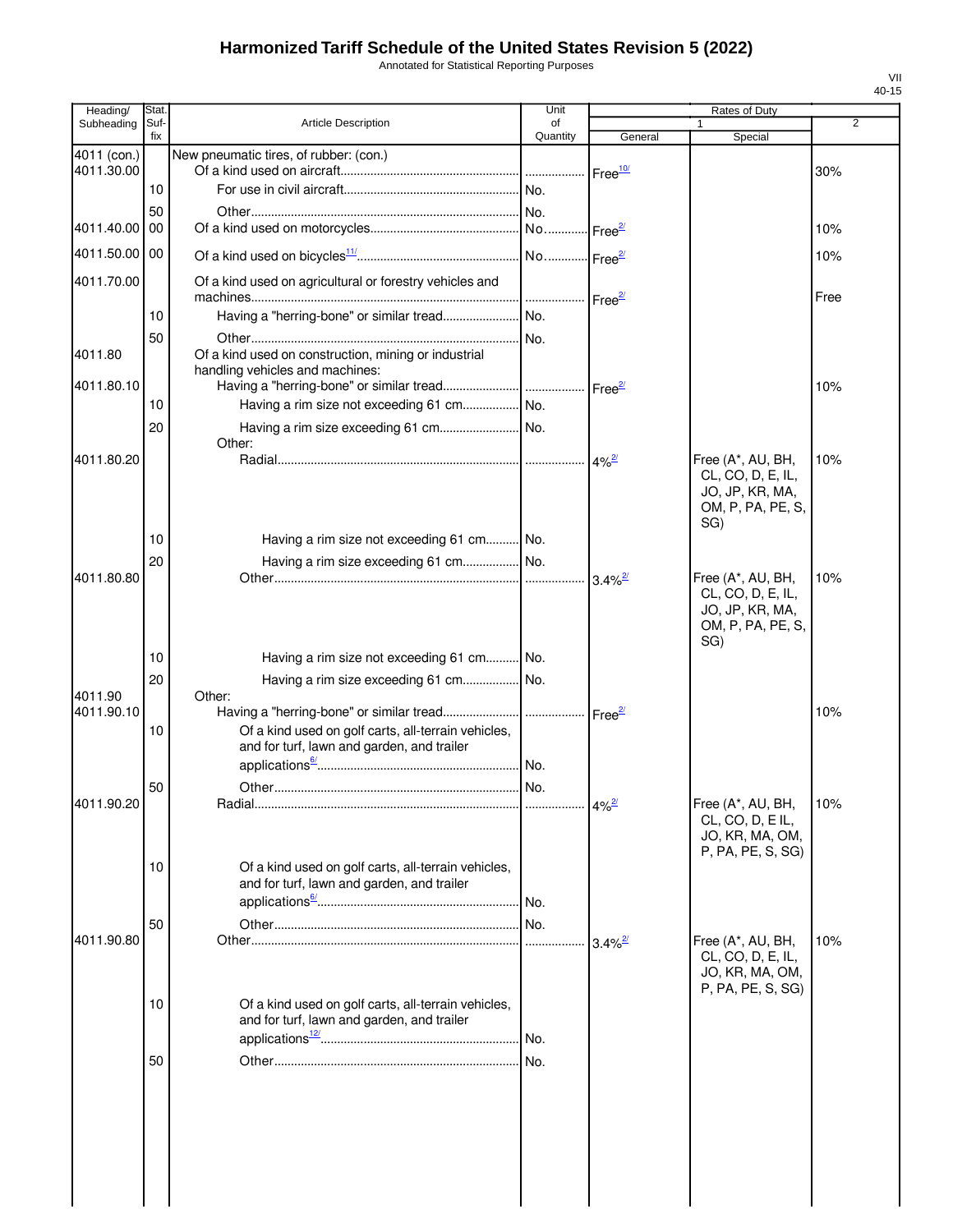Annotated for Statistical Reporting Purposes

| Heading/              | Stat.       |                                                                                                                                                                  | Unit                  | Rates of Duty      |                                                                                |      |
|-----------------------|-------------|------------------------------------------------------------------------------------------------------------------------------------------------------------------|-----------------------|--------------------|--------------------------------------------------------------------------------|------|
| Subheading            | Suf-<br>fix | <b>Article Description</b>                                                                                                                                       | of<br>Quantity        | General            | $\mathbf{1}$<br>Special                                                        | 2    |
| 4012                  |             | Retreaded or used pneumatic tires of rubber; solid or cushion<br>tires, tire treads and tire flaps, of rubber:                                                   |                       |                    |                                                                                |      |
| 4012.11               |             | Retreaded tires:<br>Of a kind used on motor cars (including station wagons                                                                                       |                       |                    |                                                                                |      |
|                       |             | and racing cars):                                                                                                                                                |                       |                    |                                                                                |      |
| 4012.11.40 00         |             |                                                                                                                                                                  |                       |                    | Free (A, AU, BH, CL,<br>CO, D, E, IL, JO,<br>KR, MA, OM, P,<br>PA, PE, S, SG)  | 10%  |
| 4012.11.80 00         |             |                                                                                                                                                                  |                       |                    | Free (A, AU, BH, CL,<br>CO, D, E, IL, JO,<br>KR, MA, OM, P,<br>PA, PE, S, SG)  | 10%  |
| 4012.12               |             | Of a kind used on buses or trucks:                                                                                                                               |                       |                    |                                                                                |      |
| 4012.12.40            |             |                                                                                                                                                                  |                       |                    | Free (A, AU, BH, CL,<br>CO, D, E, IL, JO,<br>KR, MA, OM, P,<br>PA, PE, S, SG)  | 10%  |
|                       |             | On-the-highway truck and bus tires:                                                                                                                              |                       |                    |                                                                                |      |
|                       | 15          |                                                                                                                                                                  |                       |                    |                                                                                |      |
|                       | 25<br>35    |                                                                                                                                                                  |                       |                    |                                                                                |      |
| 4012.12.80            |             |                                                                                                                                                                  |                       |                    | Free (A*, AU, BH,<br>CL, CO, D, E, IL,<br>JO, KR, MA, OM,<br>P, PA, PE, S, SG) | 10%  |
|                       |             | On-the-highway truck and bus tires:                                                                                                                              |                       |                    |                                                                                |      |
|                       | 19          |                                                                                                                                                                  |                       |                    |                                                                                |      |
|                       | 29          |                                                                                                                                                                  |                       |                    |                                                                                |      |
|                       | 50          |                                                                                                                                                                  |                       |                    |                                                                                |      |
| 4012.13.00            |             |                                                                                                                                                                  |                       | Free <sup>10</sup> |                                                                                | 30%  |
|                       | 10          |                                                                                                                                                                  |                       |                    |                                                                                |      |
|                       | 50          |                                                                                                                                                                  |                       |                    |                                                                                |      |
| 4012.19<br>4012.19.20 | 00          | Other:<br>Designed for tractors provided for in subheading<br>8701.90.10 or for agricultural or horticultural<br>machinery or implements provided for in chapter |                       |                    |                                                                                |      |
|                       |             |                                                                                                                                                                  |                       |                    |                                                                                | Free |
|                       |             | Other:                                                                                                                                                           |                       |                    |                                                                                |      |
| 4012.19.40 00         |             |                                                                                                                                                                  | No 4% <sup>2/</sup>   |                    | Free (A, AU, BH, CL,<br>CO, D, E, IL, JO,<br>KR, MA, OM, P,<br>PA, PE, S, SG)  | 10%  |
| 4012.19.80            | 00          |                                                                                                                                                                  | No 3.4% <sup>3/</sup> |                    | Free (A, AU, BH, CL,<br>CO, D, E, IL, JO,<br>KR, MA, OM, P,<br>PA, PE, S, SG)  | 10%  |
|                       |             |                                                                                                                                                                  |                       |                    |                                                                                |      |
|                       |             |                                                                                                                                                                  |                       |                    |                                                                                |      |
|                       |             |                                                                                                                                                                  |                       |                    |                                                                                |      |
|                       |             |                                                                                                                                                                  |                       |                    |                                                                                |      |
|                       |             |                                                                                                                                                                  |                       |                    |                                                                                |      |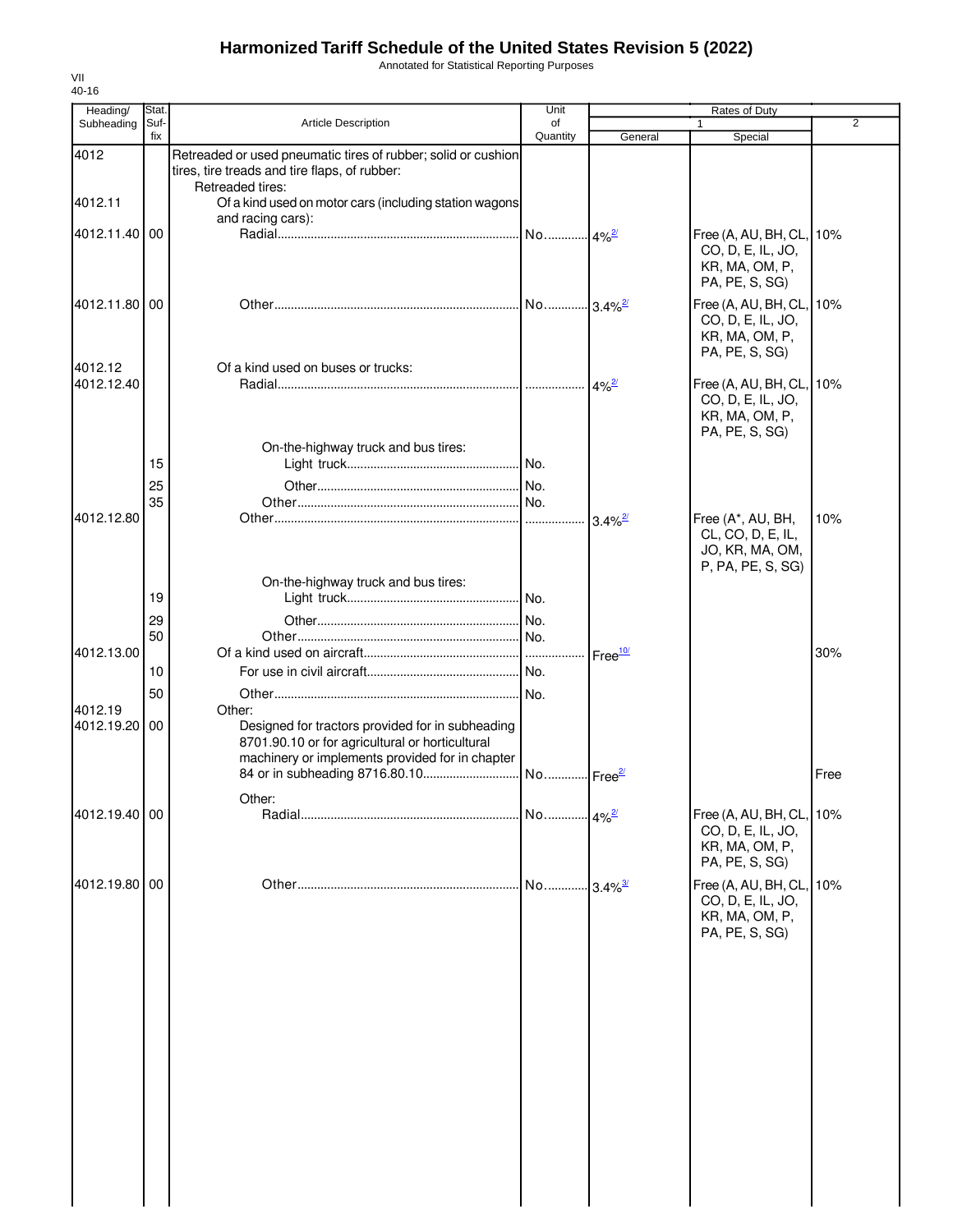Annotated for Statistical Reporting Purposes

| fix<br>Quantity<br>General<br>Special<br>4012 (con.)<br>Retreaded or used pneumatic tires of rubber; solid or cushion<br>tires, tire treads and tire flaps, of rubber: (con.)<br>Used pneumatic tires:<br>4012.20<br>4012.20.10<br>30%<br>10<br>50<br>Designed for tractors provided for in subheading<br>8701.90.10 or for agricultural or horticultural machinery<br>or implements provided for in chapter 84 or in<br>subheading 8716.80.10:<br>Of a kind used on vehicles, including tractors, for<br>4012.20.15 00<br>the on-highway transport of passengers or<br>Free<br>4012.20.45 00<br>Free<br>Other:<br>4012.20.60<br>00<br>Of a kind used on vehicles, including tractors, for<br>the on-highway transport of passengers or goods,<br>10%<br>4012.20.80 00<br>10%<br>4012.90<br>Other:<br>4012.90.10<br>00<br>25%<br>Other:<br>Of natural rubber:<br>4012.90.30<br>00<br>35%<br>No.<br>4012.90.45<br>Free (A*, AU, BH,<br>35%<br>00<br>No.<br>CL, CO, D, E, IL,<br>JO, KR, MA, OM,<br>P, PA, PE, S, SG)<br>Other:<br>4012.90.70<br>00<br>80%<br>No.<br>4012.90.90 00<br>Free (A*, AU, BH,<br>80%<br>No.<br>CL, CO, D, E, IL,<br>JO, KR, MA, OM,<br>P, PA, PE, S, SG) | Heading/   | Stat. |                            | Unit | <b>Rates of Duty</b> |                |
|----------------------------------------------------------------------------------------------------------------------------------------------------------------------------------------------------------------------------------------------------------------------------------------------------------------------------------------------------------------------------------------------------------------------------------------------------------------------------------------------------------------------------------------------------------------------------------------------------------------------------------------------------------------------------------------------------------------------------------------------------------------------------------------------------------------------------------------------------------------------------------------------------------------------------------------------------------------------------------------------------------------------------------------------------------------------------------------------------------------------------------------------------------------------------------|------------|-------|----------------------------|------|----------------------|----------------|
|                                                                                                                                                                                                                                                                                                                                                                                                                                                                                                                                                                                                                                                                                                                                                                                                                                                                                                                                                                                                                                                                                                                                                                                  | Subheading | Suf-  | <b>Article Description</b> | of   | $\mathbf{1}$         | $\overline{2}$ |
|                                                                                                                                                                                                                                                                                                                                                                                                                                                                                                                                                                                                                                                                                                                                                                                                                                                                                                                                                                                                                                                                                                                                                                                  |            |       |                            |      |                      |                |
|                                                                                                                                                                                                                                                                                                                                                                                                                                                                                                                                                                                                                                                                                                                                                                                                                                                                                                                                                                                                                                                                                                                                                                                  |            |       |                            |      |                      |                |
|                                                                                                                                                                                                                                                                                                                                                                                                                                                                                                                                                                                                                                                                                                                                                                                                                                                                                                                                                                                                                                                                                                                                                                                  |            |       |                            |      |                      |                |
|                                                                                                                                                                                                                                                                                                                                                                                                                                                                                                                                                                                                                                                                                                                                                                                                                                                                                                                                                                                                                                                                                                                                                                                  |            |       |                            |      |                      |                |
|                                                                                                                                                                                                                                                                                                                                                                                                                                                                                                                                                                                                                                                                                                                                                                                                                                                                                                                                                                                                                                                                                                                                                                                  |            |       |                            |      |                      |                |
|                                                                                                                                                                                                                                                                                                                                                                                                                                                                                                                                                                                                                                                                                                                                                                                                                                                                                                                                                                                                                                                                                                                                                                                  |            |       |                            |      |                      |                |
|                                                                                                                                                                                                                                                                                                                                                                                                                                                                                                                                                                                                                                                                                                                                                                                                                                                                                                                                                                                                                                                                                                                                                                                  |            |       |                            |      |                      |                |
|                                                                                                                                                                                                                                                                                                                                                                                                                                                                                                                                                                                                                                                                                                                                                                                                                                                                                                                                                                                                                                                                                                                                                                                  |            |       |                            |      |                      |                |
|                                                                                                                                                                                                                                                                                                                                                                                                                                                                                                                                                                                                                                                                                                                                                                                                                                                                                                                                                                                                                                                                                                                                                                                  |            |       |                            |      |                      |                |
|                                                                                                                                                                                                                                                                                                                                                                                                                                                                                                                                                                                                                                                                                                                                                                                                                                                                                                                                                                                                                                                                                                                                                                                  |            |       |                            |      |                      |                |
|                                                                                                                                                                                                                                                                                                                                                                                                                                                                                                                                                                                                                                                                                                                                                                                                                                                                                                                                                                                                                                                                                                                                                                                  |            |       |                            |      |                      |                |
|                                                                                                                                                                                                                                                                                                                                                                                                                                                                                                                                                                                                                                                                                                                                                                                                                                                                                                                                                                                                                                                                                                                                                                                  |            |       |                            |      |                      |                |
|                                                                                                                                                                                                                                                                                                                                                                                                                                                                                                                                                                                                                                                                                                                                                                                                                                                                                                                                                                                                                                                                                                                                                                                  |            |       |                            |      |                      |                |
|                                                                                                                                                                                                                                                                                                                                                                                                                                                                                                                                                                                                                                                                                                                                                                                                                                                                                                                                                                                                                                                                                                                                                                                  |            |       |                            |      |                      |                |
|                                                                                                                                                                                                                                                                                                                                                                                                                                                                                                                                                                                                                                                                                                                                                                                                                                                                                                                                                                                                                                                                                                                                                                                  |            |       |                            |      |                      |                |
|                                                                                                                                                                                                                                                                                                                                                                                                                                                                                                                                                                                                                                                                                                                                                                                                                                                                                                                                                                                                                                                                                                                                                                                  |            |       |                            |      |                      |                |
|                                                                                                                                                                                                                                                                                                                                                                                                                                                                                                                                                                                                                                                                                                                                                                                                                                                                                                                                                                                                                                                                                                                                                                                  |            |       |                            |      |                      |                |
|                                                                                                                                                                                                                                                                                                                                                                                                                                                                                                                                                                                                                                                                                                                                                                                                                                                                                                                                                                                                                                                                                                                                                                                  |            |       |                            |      |                      |                |
|                                                                                                                                                                                                                                                                                                                                                                                                                                                                                                                                                                                                                                                                                                                                                                                                                                                                                                                                                                                                                                                                                                                                                                                  |            |       |                            |      |                      |                |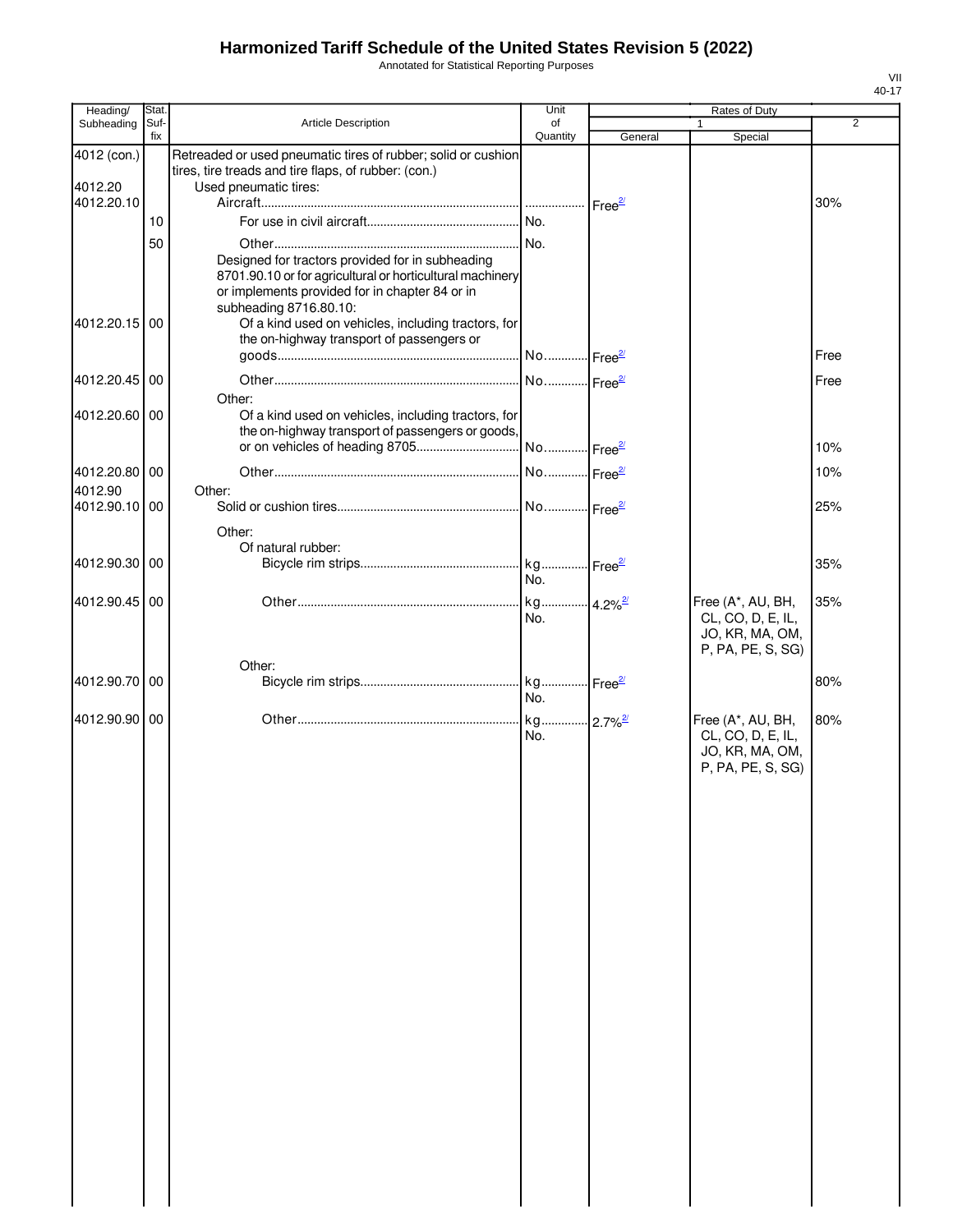Annotated for Statistical Reporting Purposes

| Heading/      | Stat.       |                                                                                                                                  | Unit           | Rates of Duty         |                                  |                |
|---------------|-------------|----------------------------------------------------------------------------------------------------------------------------------|----------------|-----------------------|----------------------------------|----------------|
| Subheading    | Suf-<br>fix | Article Description                                                                                                              | of<br>Quantity | General               | $\mathbf{1}$<br>Special          | $\overline{2}$ |
| 4013          |             | Inner tubes, of rubber:                                                                                                          |                |                       |                                  |                |
| 4013.10.00    |             | Of a kind used on motor cars (including station wagons                                                                           |                |                       |                                  |                |
|               |             |                                                                                                                                  |                | $3.7\%$ <sup>2/</sup> | Free (A, AU, BH, CL, 25%         |                |
|               |             |                                                                                                                                  |                |                       | CO, D, E, IL, JO,                |                |
|               |             |                                                                                                                                  |                |                       | KR, MA, OM, P,                   |                |
|               |             |                                                                                                                                  |                |                       | PA, PE, S, SG)                   |                |
|               | 10          |                                                                                                                                  |                |                       |                                  |                |
|               | 20          |                                                                                                                                  |                |                       |                                  |                |
| 4013.20.00 00 |             |                                                                                                                                  |                |                       |                                  | 30%            |
| 4013.90       |             | Other:                                                                                                                           |                |                       |                                  |                |
| 4013.90.10 00 |             | Designed for tires provided for in subheadings                                                                                   |                |                       |                                  |                |
|               |             | 4011.70.00, 4012.19.20, 4012.20.15 and                                                                                           |                |                       |                                  |                |
|               |             |                                                                                                                                  |                |                       |                                  | Free           |
| 4013.90.50    |             |                                                                                                                                  |                |                       | Free (A, AU, BH, CL, 25%         |                |
|               |             |                                                                                                                                  |                |                       | CO, D, E, IL, JO,                |                |
|               |             |                                                                                                                                  |                |                       | KR, MA, OM, P,                   |                |
|               |             |                                                                                                                                  |                |                       | PA, PE, S, SG)                   |                |
|               | 10          |                                                                                                                                  |                |                       |                                  |                |
|               | 50          |                                                                                                                                  |                |                       |                                  |                |
|               |             |                                                                                                                                  |                |                       |                                  |                |
| 4014          |             | Hygienic or pharmaceutical articles (including nursing nipples),<br>of vulcanized rubber other than hard rubber, with or without |                |                       |                                  |                |
|               |             | fittings of hard rubber:                                                                                                         |                |                       |                                  |                |
| 4014.10.00 00 |             |                                                                                                                                  | Gross Free     |                       |                                  | 25%            |
| 4014.90       |             | Other:                                                                                                                           |                |                       |                                  |                |
| 4014.90.10 00 |             |                                                                                                                                  |                |                       |                                  | 25%            |
|               |             |                                                                                                                                  |                |                       |                                  |                |
| 4014.90.50 00 |             |                                                                                                                                  |                |                       | Free (A, AU, BH, CL, 25%         |                |
|               |             |                                                                                                                                  |                |                       | CO, D, E, IL, JO,                |                |
|               |             |                                                                                                                                  |                |                       | KR, MA, OM, P,<br>PA, PE, S, SG) |                |
|               |             |                                                                                                                                  |                |                       |                                  |                |
|               |             |                                                                                                                                  |                |                       |                                  |                |
|               |             |                                                                                                                                  |                |                       |                                  |                |
|               |             |                                                                                                                                  |                |                       |                                  |                |
|               |             |                                                                                                                                  |                |                       |                                  |                |
|               |             |                                                                                                                                  |                |                       |                                  |                |
|               |             |                                                                                                                                  |                |                       |                                  |                |
|               |             |                                                                                                                                  |                |                       |                                  |                |
|               |             |                                                                                                                                  |                |                       |                                  |                |
|               |             |                                                                                                                                  |                |                       |                                  |                |
|               |             |                                                                                                                                  |                |                       |                                  |                |
|               |             |                                                                                                                                  |                |                       |                                  |                |
|               |             |                                                                                                                                  |                |                       |                                  |                |
|               |             |                                                                                                                                  |                |                       |                                  |                |
|               |             |                                                                                                                                  |                |                       |                                  |                |
|               |             |                                                                                                                                  |                |                       |                                  |                |
|               |             |                                                                                                                                  |                |                       |                                  |                |
|               |             |                                                                                                                                  |                |                       |                                  |                |
|               |             |                                                                                                                                  |                |                       |                                  |                |
|               |             |                                                                                                                                  |                |                       |                                  |                |
|               |             |                                                                                                                                  |                |                       |                                  |                |
|               |             |                                                                                                                                  |                |                       |                                  |                |
|               |             |                                                                                                                                  |                |                       |                                  |                |
|               |             |                                                                                                                                  |                |                       |                                  |                |
|               |             |                                                                                                                                  |                |                       |                                  |                |
|               |             |                                                                                                                                  |                |                       |                                  |                |
|               |             |                                                                                                                                  |                |                       |                                  |                |
|               |             |                                                                                                                                  |                |                       |                                  |                |
|               |             |                                                                                                                                  |                |                       |                                  |                |
|               |             |                                                                                                                                  |                |                       |                                  |                |
|               |             |                                                                                                                                  |                |                       |                                  |                |
|               |             |                                                                                                                                  |                |                       |                                  |                |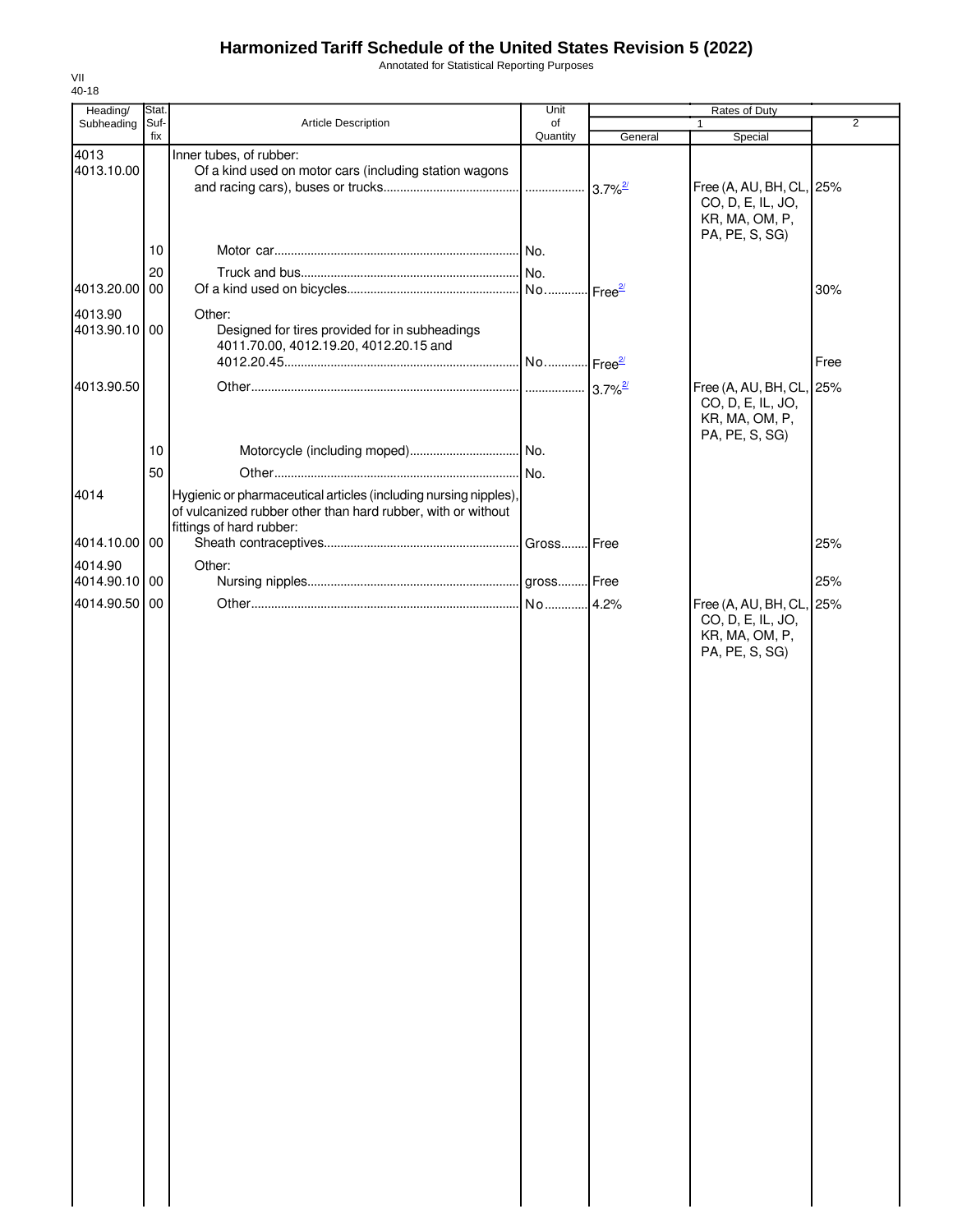Annotated for Statistical Reporting Purposes

| Heading/      | Stat.       |                                                                                                                                                                                        | Unit                       |                            | Rates of Duty                                                                     |                |
|---------------|-------------|----------------------------------------------------------------------------------------------------------------------------------------------------------------------------------------|----------------------------|----------------------------|-----------------------------------------------------------------------------------|----------------|
| Subheading    | Suf-<br>fix | <b>Article Description</b>                                                                                                                                                             | of<br>Quantity             | General                    | 1<br>Special                                                                      | $\overline{2}$ |
| 4015          |             | Articles of apparel and clothing accessories (including gloves,<br>mittens and mitts), for all purposes, of vulcanized rubber other<br>than hard rubber:<br>Gloves, mittens and mitts: |                            |                            |                                                                                   |                |
| 4015.12       |             | Of a kind used for medical, surgical, dental or                                                                                                                                        |                            |                            |                                                                                   |                |
| 4015.12.10 00 |             | veterinary purposes:<br>Of a kind used for medical or surgical purposes                                                                                                                | doz.prs Free <sup>3/</sup> |                            |                                                                                   | 25%            |
| 4015.12.90 00 |             |                                                                                                                                                                                        | doz.prs 14% <sup>2/</sup>  |                            | Free (A+, AU, BH,                                                                 | 75%            |
| 4015.19       |             | Other:                                                                                                                                                                                 |                            |                            | CL, CO, D, E, IL,<br>JO, KR, MA, OM,<br>P, PA, PE, S, SG)                         |                |
| 4015.19.11    |             |                                                                                                                                                                                        |                            | $3\%$ <sup>2/</sup>        | Free (A, AU, BH, CL, 25%<br>CO, D, E, IL, JO,<br>KR, MA, OM, P,<br>PA, PE, S, SG) |                |
|               | 10          |                                                                                                                                                                                        |                            |                            |                                                                                   |                |
|               | 50          |                                                                                                                                                                                        | doz.prs.                   |                            |                                                                                   |                |
| 4015.19.51 00 |             |                                                                                                                                                                                        | doz.prs                    | $\cdot$ 14% $\frac{27}{2}$ | Free (A+, AU, BH,<br>CL, CO, D, E, IL,<br>JO, KR, MA, OM,<br>P, PA, PE, S, SG)    | 75%            |
| 4015.90.00    |             |                                                                                                                                                                                        |                            | $4\%$ <sup>2/</sup>        | Free (A+, AU, BH,                                                                 | 25%            |
|               |             |                                                                                                                                                                                        |                            |                            | CL, CO, D, E, IL,<br>JO, KR, MA, OM,                                              |                |
|               | 10          |                                                                                                                                                                                        |                            |                            | P, PA, PE, S, SG)                                                                 |                |
|               | 50          |                                                                                                                                                                                        | doz.                       |                            |                                                                                   |                |
| 4016          |             | Other articles of vulcanized rubber other than hard rubber:                                                                                                                            |                            |                            |                                                                                   |                |
| 4016.10.00 00 |             |                                                                                                                                                                                        | kg Free <sup>2/</sup>      |                            |                                                                                   | 25%            |
|               |             |                                                                                                                                                                                        |                            |                            |                                                                                   |                |
|               |             |                                                                                                                                                                                        |                            |                            |                                                                                   |                |
|               |             |                                                                                                                                                                                        |                            |                            |                                                                                   |                |
|               |             |                                                                                                                                                                                        |                            |                            |                                                                                   |                |
|               |             |                                                                                                                                                                                        |                            |                            |                                                                                   |                |
|               |             |                                                                                                                                                                                        |                            |                            |                                                                                   |                |
|               |             |                                                                                                                                                                                        |                            |                            |                                                                                   |                |
|               |             |                                                                                                                                                                                        |                            |                            |                                                                                   |                |
|               |             |                                                                                                                                                                                        |                            |                            |                                                                                   |                |
|               |             |                                                                                                                                                                                        |                            |                            |                                                                                   |                |
|               |             |                                                                                                                                                                                        |                            |                            |                                                                                   |                |
|               |             |                                                                                                                                                                                        |                            |                            |                                                                                   |                |
|               |             |                                                                                                                                                                                        |                            |                            |                                                                                   |                |
|               |             |                                                                                                                                                                                        |                            |                            |                                                                                   |                |
|               |             |                                                                                                                                                                                        |                            |                            |                                                                                   |                |
|               |             |                                                                                                                                                                                        |                            |                            |                                                                                   |                |
|               |             |                                                                                                                                                                                        |                            |                            |                                                                                   |                |
|               |             |                                                                                                                                                                                        |                            |                            |                                                                                   |                |
|               |             |                                                                                                                                                                                        |                            |                            |                                                                                   |                |
|               |             |                                                                                                                                                                                        |                            |                            |                                                                                   |                |
|               |             |                                                                                                                                                                                        |                            |                            |                                                                                   |                |
|               |             |                                                                                                                                                                                        |                            |                            |                                                                                   |                |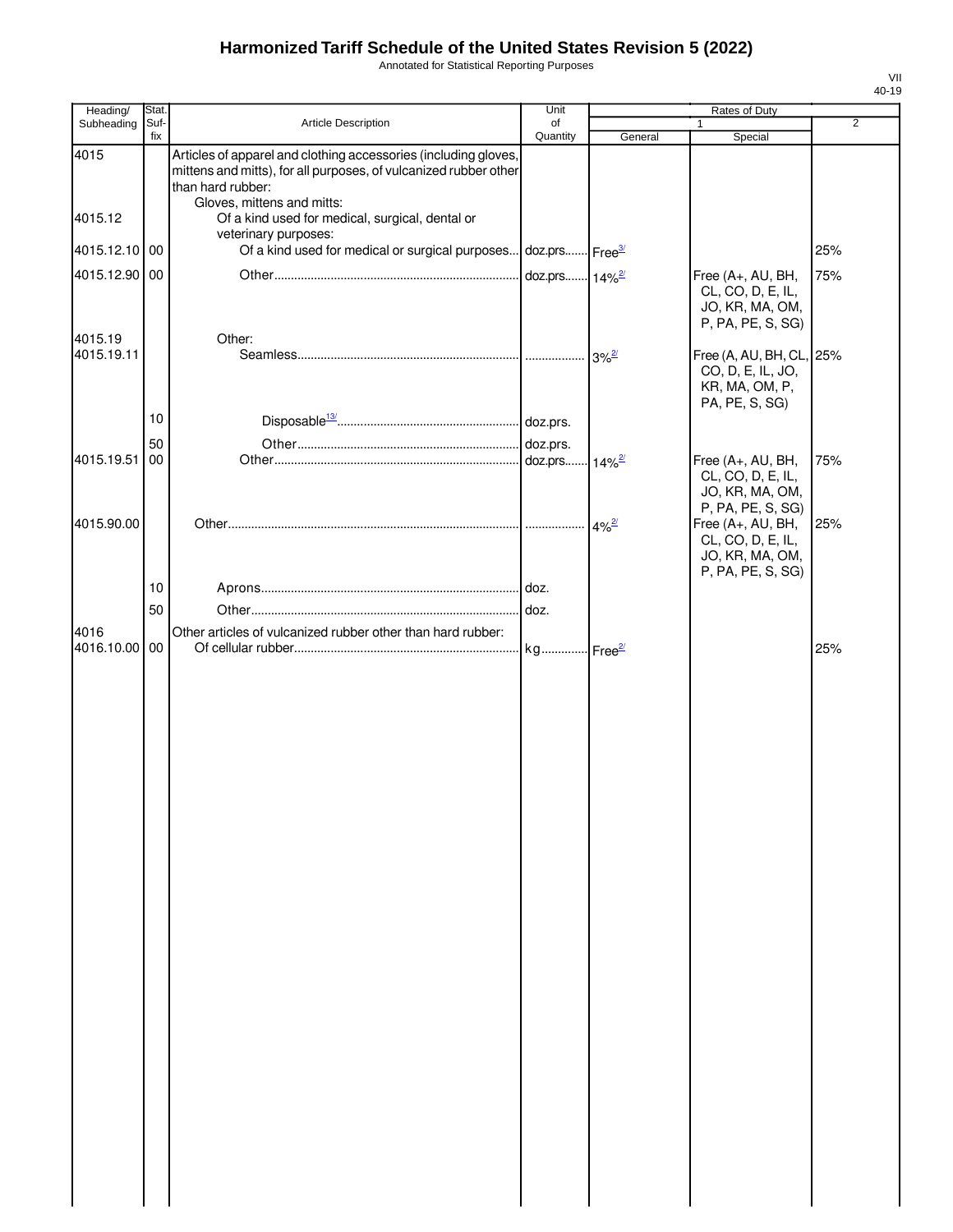Annotated for Statistical Reporting Purposes

| Heading/      | Stat.       |                                                             | Unit           |                        | Rates of Duty                                 |                |
|---------------|-------------|-------------------------------------------------------------|----------------|------------------------|-----------------------------------------------|----------------|
| Subheading    | Suf-<br>fix | Article Description                                         | οf<br>Quantity | General                | 1<br>Special                                  | $\overline{2}$ |
| 4016 (con.)   |             | Other articles of vulcanized rubber other than hard rubber: |                |                        |                                               |                |
|               |             | (con.)<br>Other:                                            |                |                        |                                               |                |
| 4016.91.00 00 |             |                                                             |                |                        | Free (A*, AU, B, BH, 40%                      |                |
|               |             |                                                             |                |                        | CL, CO, D, E, IL,                             |                |
|               |             |                                                             |                |                        | JO, KR, MA, OM,                               |                |
|               |             |                                                             |                |                        | P, PA, PE, S, SG)                             |                |
| 4016.92.00 00 |             |                                                             |                |                        | Free (A, AU, BH, CL, 35%<br>CO, D, E, IL, JO, |                |
|               |             |                                                             |                |                        | KR, MA, OM, P,                                |                |
|               |             |                                                             |                |                        | PA, PE, S, SG)                                |                |
| 4016.93       |             | Gaskets, washers and other seals:                           |                |                        |                                               |                |
| 4016.93.10    |             | Of a kind used in the automotive goods of chapter           |                | $2.5\%$ <sup>16/</sup> | Free (A*, AU, B, BH, 25%                      |                |
|               |             |                                                             |                |                        | CL, CO, D, E, IL,                             |                |
|               |             |                                                             |                |                        | JO, KR, MA, OM,                               |                |
|               | 10          |                                                             |                |                        | P, PA, PE, S, SG)                             |                |
|               |             |                                                             |                |                        |                                               |                |
|               | 20          |                                                             | kg             |                        |                                               |                |
|               | 50          |                                                             |                |                        |                                               |                |
| 4016.93.50    |             |                                                             |                | $2.5\%$ <sup>2/</sup>  | Free (A*, AU, BH, C, 25%                      |                |
|               |             |                                                             |                |                        | CL, CO, D, E, IL,                             |                |
|               |             |                                                             |                |                        | JO, JP, KR, MA,<br>OM, P, PA, PE, S,          |                |
|               |             |                                                             |                |                        | SG)                                           |                |
|               | 10          |                                                             |                |                        |                                               |                |
|               | 20          |                                                             |                |                        |                                               |                |
|               |             |                                                             | kg             |                        |                                               |                |
|               | 50          |                                                             |                |                        |                                               |                |
| 4016.94.00 00 |             |                                                             |                |                        | Free (A, AU, BH, CL, 80%<br>CO, D, E, IL, JO, |                |
|               |             |                                                             |                |                        | KR, MA, OM, P,                                |                |
|               |             |                                                             |                |                        | PA, PE, S, SG)                                |                |
| 4016.95.00 00 |             |                                                             |                |                        | Free (A, AU, BH, CL, 25%                      |                |
|               |             |                                                             |                |                        | CO, D, E, IL, JO,<br>KR, MA, OM, P,           |                |
|               |             |                                                             |                |                        | PA, PE, S, SG)                                |                |
|               |             |                                                             |                |                        |                                               |                |
|               |             |                                                             |                |                        |                                               |                |
|               |             |                                                             |                |                        |                                               |                |
|               |             |                                                             |                |                        |                                               |                |
|               |             |                                                             |                |                        |                                               |                |
|               |             |                                                             |                |                        |                                               |                |
|               |             |                                                             |                |                        |                                               |                |
|               |             |                                                             |                |                        |                                               |                |
|               |             |                                                             |                |                        |                                               |                |
|               |             |                                                             |                |                        |                                               |                |
|               |             |                                                             |                |                        |                                               |                |
|               |             |                                                             |                |                        |                                               |                |
|               |             |                                                             |                |                        |                                               |                |
|               |             |                                                             |                |                        |                                               |                |
|               |             |                                                             |                |                        |                                               |                |
|               |             |                                                             |                |                        |                                               |                |
|               |             |                                                             |                |                        |                                               |                |
|               |             |                                                             |                |                        |                                               |                |
|               |             |                                                             |                |                        |                                               |                |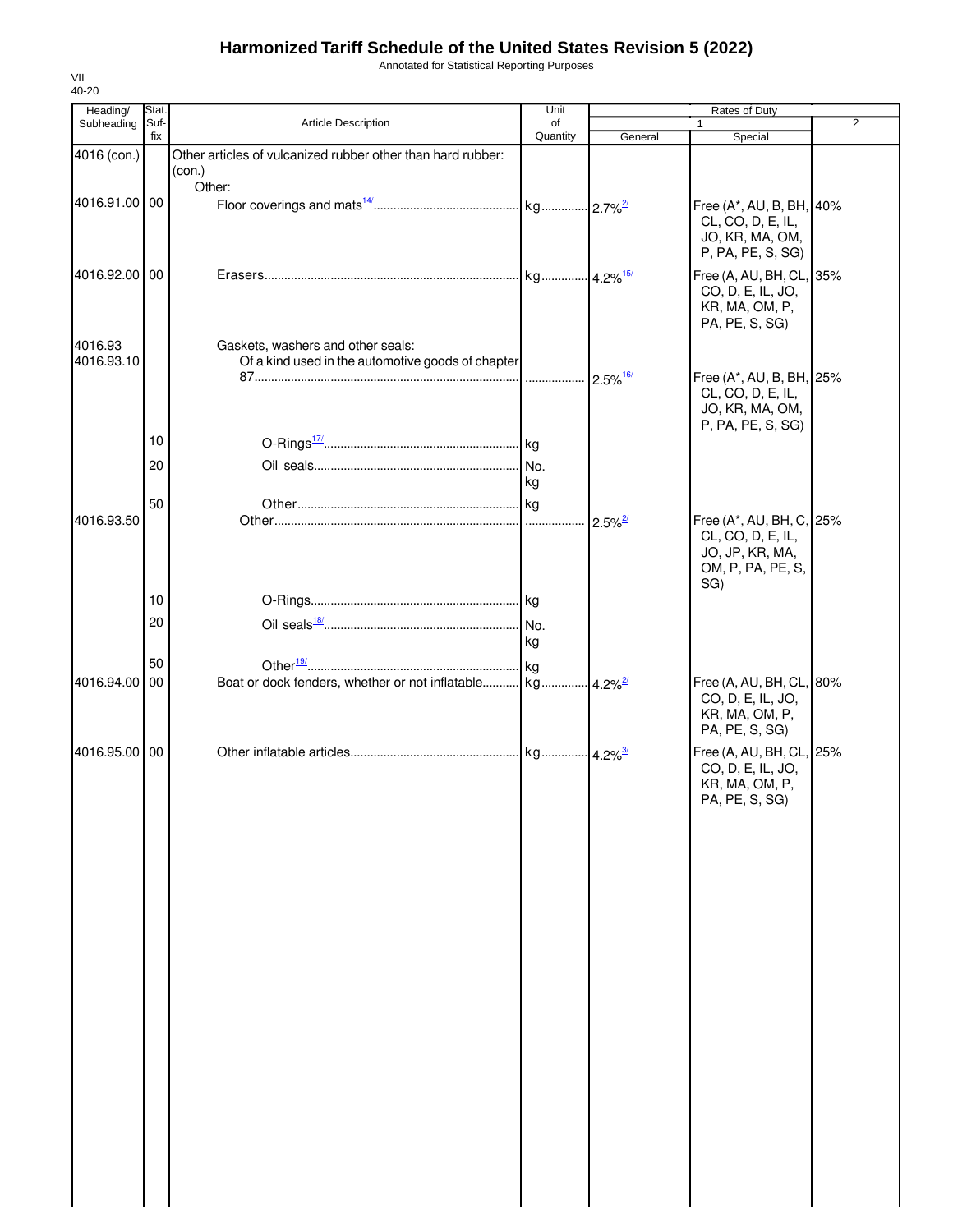Annotated for Statistical Reporting Purposes

| Heading/              | Stat.       |                                                                                                                                        | Unit           |         | Rates of Duty                                                                                   |     |
|-----------------------|-------------|----------------------------------------------------------------------------------------------------------------------------------------|----------------|---------|-------------------------------------------------------------------------------------------------|-----|
| Subheading            | Suf-<br>fix | <b>Article Description</b>                                                                                                             | of<br>Quantity | General | 1<br>Special                                                                                    | 2   |
| 4016 (con.)           |             | Other articles of vulcanized rubber other than hard rubber:<br>(con.)                                                                  |                |         |                                                                                                 |     |
| 4016.99<br>4016.99.03 | 00          | Other: (con.)<br>Other:<br>Containers, with or without their closures, of a kind<br>used for the packing, transporting or marketing of |                |         |                                                                                                 |     |
|                       |             |                                                                                                                                        |                |         | Free (A, AU, BH, CL, 80%<br>CO, D, E, IL, JO,<br>KR, MA, OM, P,<br>PA, PE, S, SG)               |     |
| 4016.99.05            | 00          | Household articles not elsewhere specified or                                                                                          |                |         | Free (A, AU, BH, CL, 80%<br>CO, D, E, IL, JO,<br>KR, MA, OM, P,<br>PA, PE, S, SG)               |     |
| 4016.99.10 00         |             |                                                                                                                                        |                |         | Free (A, AU, B, BH, 57.5%<br>CL, CO, D, E, IL,<br>JO, KR, MA, OM,<br>P, PA, PE, S, SG)          |     |
| 4016.99.15 00         |             |                                                                                                                                        |                |         | Free (A, AU, B, BH, 80%<br>CL, CO, D, E, IL,<br>JO, KR, MA, OM,<br>P, PA, PE, S, SG)            |     |
| 4016.99.20 00         |             |                                                                                                                                        |                |         | Free (A, AU, BH, CL, 80%<br>CO, D, E, IL, JO,<br>KR, MA, OM, P,<br>PA, PE, S, SG)               |     |
| 4016.99.30            | 00          | Other:<br>Of natural rubber:<br>Vibration control goods of a kind used in<br>the vehicles of headings 8701 through                     |                |         |                                                                                                 | 35% |
|                       |             |                                                                                                                                        |                |         |                                                                                                 |     |
| 4016.99.35            | 10          |                                                                                                                                        |                |         |                                                                                                 | 35% |
|                       | 50          |                                                                                                                                        |                |         |                                                                                                 |     |
| 4016.99.55            | 00          | Other:<br>Vibration control goods of a kind used in<br>the vehicles of headings 8701 through                                           |                |         |                                                                                                 |     |
|                       |             |                                                                                                                                        |                |         | Free (A, AU, B, BH, 80%<br>CL, CO, D, E, IL,<br>JO, KR, MA, OM,<br>P, PA, PE, S, SG)            |     |
| 4016.99.60            |             |                                                                                                                                        |                |         | Free (A, AU, B, BH, 80%<br>C, CL, CO, D, E, IL,<br>JO, KR, MA, OM,<br>P, PA, PE, S, SG)         |     |
|                       | 10          | Mechanical articles for motor                                                                                                          |                |         |                                                                                                 |     |
|                       | 50          |                                                                                                                                        |                |         |                                                                                                 |     |
| 4017.00.00            |             | 00 Hard rubber (for example, ebonite) in all forms, including waste                                                                    |                |         | Free (A, AU, B, BH,<br>C, CL, CO, D, E, IL,<br>JO, KR, MA, OM,<br>P, PA, PE, S,<br>$SG)^{24/2}$ | 80% |
|                       |             |                                                                                                                                        |                |         |                                                                                                 |     |